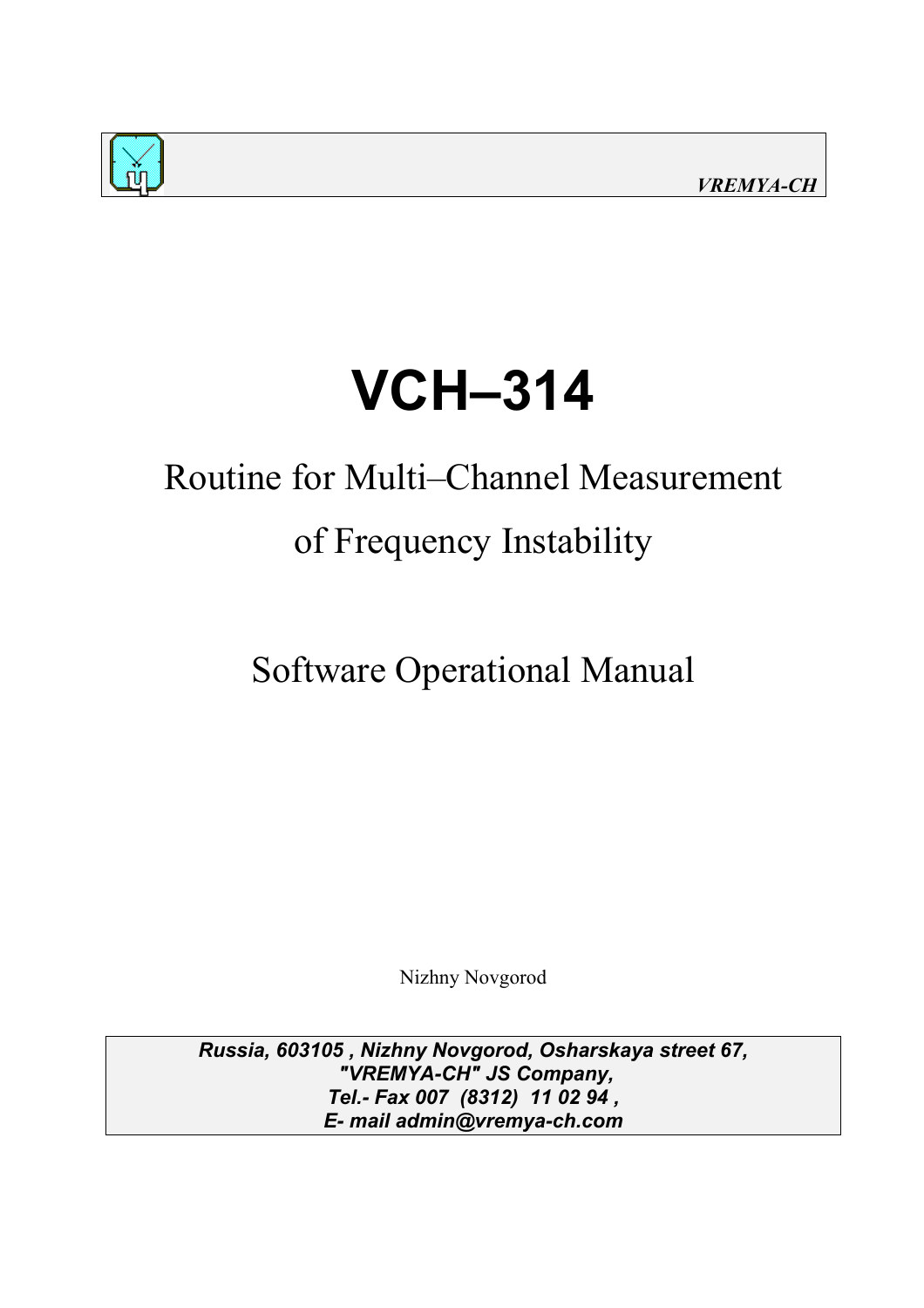

#### **ATTENTION! To prevent failure of the interface RS-232C, that provides the link between the comparator and the PC the connection of the PC to the hardware block should be carried out with the switched OFF PC, or with the switched OFF the comparator.**

## **TABLE OF CONTENT[S](#page-1-0)**

| 1 |                                                                         |  |
|---|-------------------------------------------------------------------------|--|
| 2 |                                                                         |  |
| 3 |                                                                         |  |
|   |                                                                         |  |
|   |                                                                         |  |
|   |                                                                         |  |
| 5 |                                                                         |  |
| 6 |                                                                         |  |
|   |                                                                         |  |
|   |                                                                         |  |
|   |                                                                         |  |
|   |                                                                         |  |
|   |                                                                         |  |
|   |                                                                         |  |
|   |                                                                         |  |
|   |                                                                         |  |
|   |                                                                         |  |
|   |                                                                         |  |
|   |                                                                         |  |
|   |                                                                         |  |
|   |                                                                         |  |
|   | 6.3.6 "Serial interface" – The setting of the serial port number  24    |  |
|   | 6.3.7 "Limits" – The setting of restrictions on allowable parameters 24 |  |
|   | 6.3.8 "Inputs in use" – The choice of the method of measurement  24     |  |
|   | 6.3.9 "Common commentary" – The entering of the common commentary . 25  |  |
|   |                                                                         |  |

 $\overline{a}$ 

<span id="page-1-0"></span> <sup>&</sup>quot;VREMYA-CH", Joint-Stock Company, Nizhny Novgorod, 1998 - 2006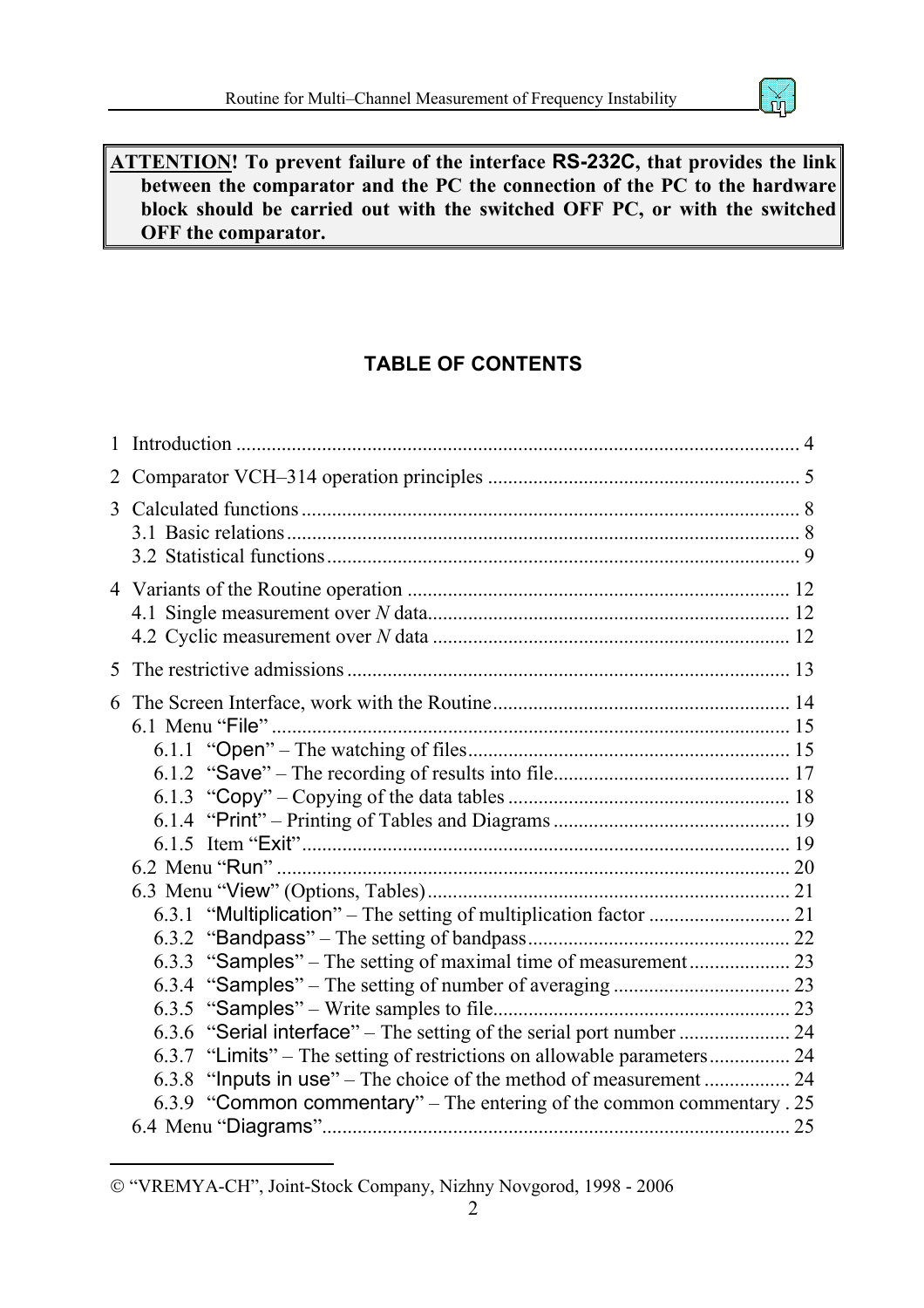勋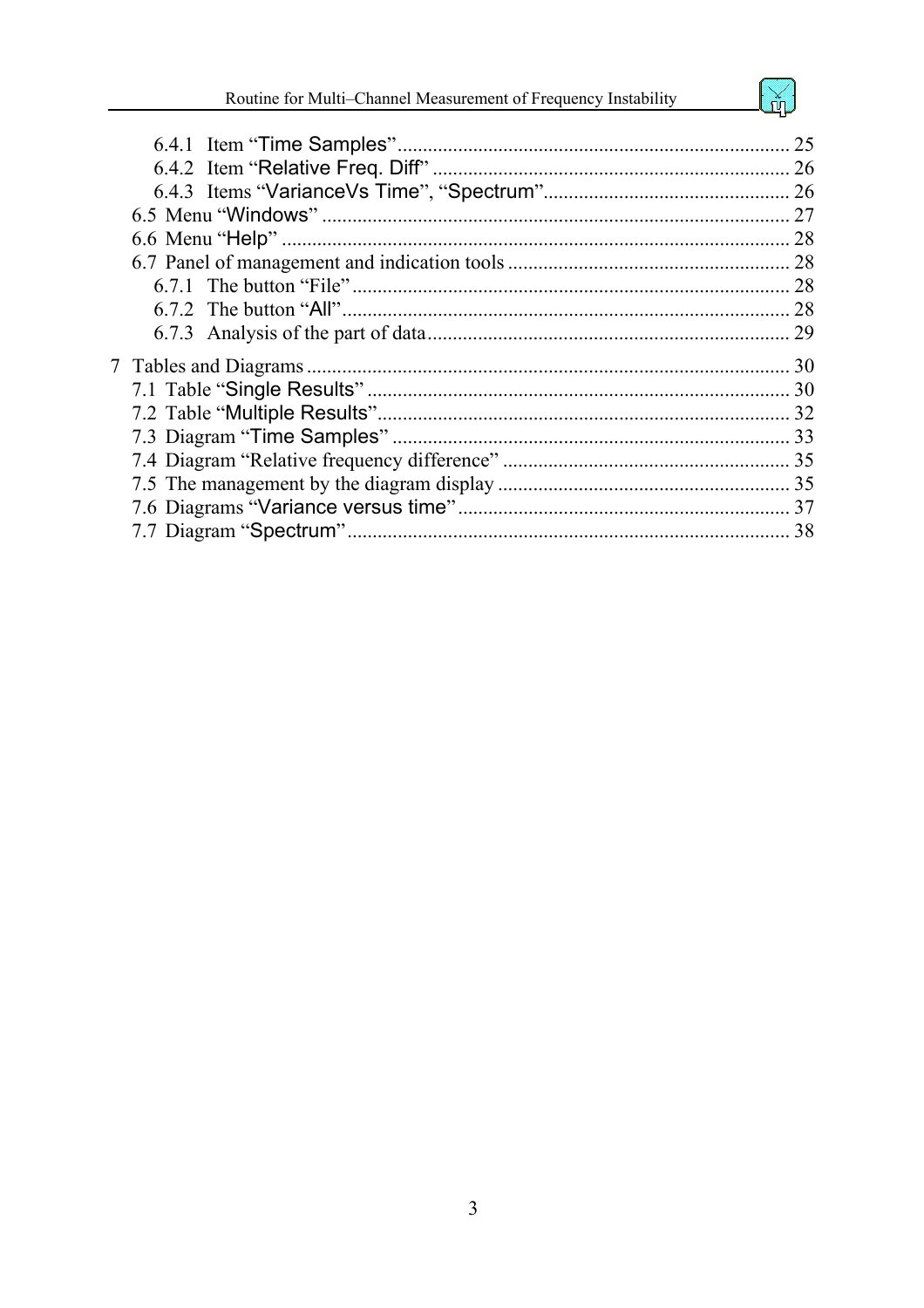

#### **1 Introduction**

<span id="page-3-0"></span>This Operational Manual is the Supplement to the document "Frequency comparator VCH-314. Operational Manual", "VREMYA-CH" Joint Stock Company, Nizhny Novgorod, 2002.

The routine for the multi–channel measurement of the frequency instability (hereinafter – The Routine), described in this Manual, is intended for the management of the multi–channel frequency comparator VCH-314. The Routine provides the processing and recording of results of the frequency instability measurement.

The frequency comparator VCH-314 (further – Comparator) is intended for the improvement of the accuracy in the measurement of standard frequencies 5, 10 and 100 MHz. The use of the following methods is possible in the measurement:

- The comparison of two signals:  $f_{vl}$  and  $f_x$  (or  $f_{v2}$  and  $f_x$ );
- The treatment of three signals (method of three oscillators):  $f_x$ ,  $f_{y1}$ ,  $f_{y2}$ ;
- The comparison of two signals with the elimination of the noise added by Comparator.

The link between the computer of a type IBM/PC, on which the Routine is installed, and Comparator is carried out through the interface RS-232C.

The following functions are implemented in the Routine:

- Input via the screen interface of the mode of operations and managing parameters for the Comparator;
- Calculation of statistical functions describing:
	- The difference between frequencies of two signals,
	- The frequency instability for the separate signal (only in the method of three oscillators);
- The displaying of the measurement results (and calculated functions) as the tables (diagrams) on the screen interface;
- The printing of the tables and diagrams on the printer connected to the computer;
- The copying of fragments of the table (or complete table) containing the required data of measurements into the clipboard, and also pasting of the information from the clipboard, into the MS Word and Excel documents;
- The recording of tables and diagrams with results of the measurement (with addition of any comments) in the file;
- The displaying of the earlier recorded tables and diagrams on the screen interface. The following information is given in this Manual.
- The brief description of the Comparator operation principles;
- The description of the Routine, instructions on the use of the Routine and the adjustment of it.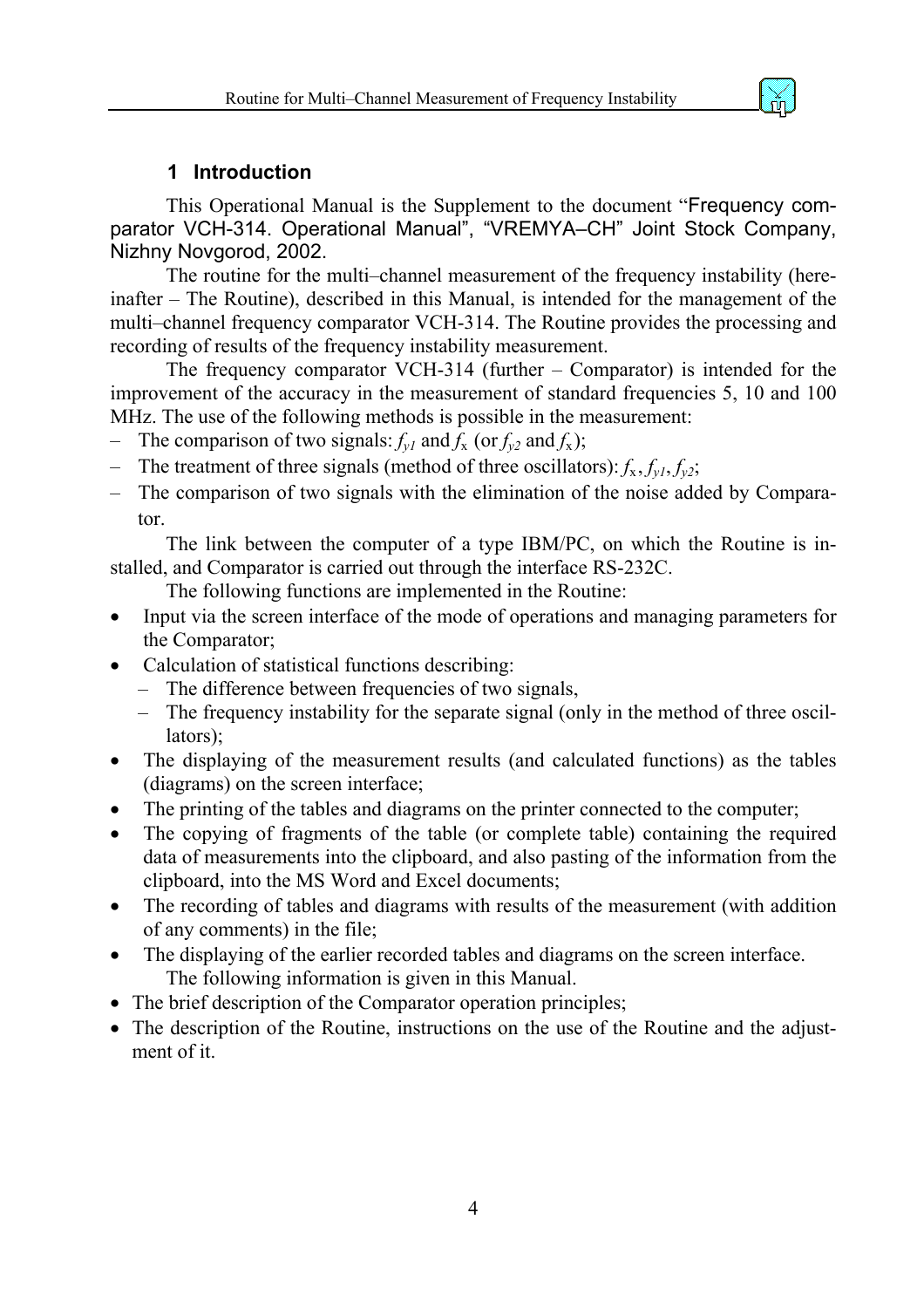

### <span id="page-4-4"></span><span id="page-4-0"></span>**2 Comparator VCH–314 operation principles**

The block-diagram of the Comparator is shown in



<span id="page-4-1"></span>

**Fig. 2.1**. The block-diagram of the Comparator VCH–314

The Comparator has three inputs: " $f_x$ ", " $f_{y1}$ ", and " $f_{y2}$ ".

- The input  $f_x$ " is used at any method of the measurement.
- The input " $f_{y1}$ " (or input " $f_{y2}$ ") is also used when two signals are compared.
- All three inputs of the Comparator are used in measurements on the method of three oscillators.
- The same signal is connected to inputs " $f_{v1}$ " and " $f_{v2}$ " for the elimination of the noise added by the Comparator.

The input signals in pairs are connected to two identical units "Frequency Comparator" ( $\mathcal{N}_2$  1 and  $\mathcal{N}_2$ ). Each unit generates the impulse signal *F* which frequency (equal approximately 1Hz) is determined by the difference between frequencies of compared signals  $-f_{y1}$  and  $f_x$  (or  $f_{y2}$  and  $f_x$ ):

<span id="page-4-2"></span>
$$
F_{y1x} \text{ [Hz]} = 1 + K \cdot (f_{y1} - f_x) / f_x \tag{2.1.1}
$$

–for signals  $f_{v1}$  and  $f_{x}$ , or

<span id="page-4-3"></span>
$$
F_{y2x} \text{ [Hz]} = 1 + K \cdot (f_{y2} - f_x) / f_x \tag{2.1.2}
$$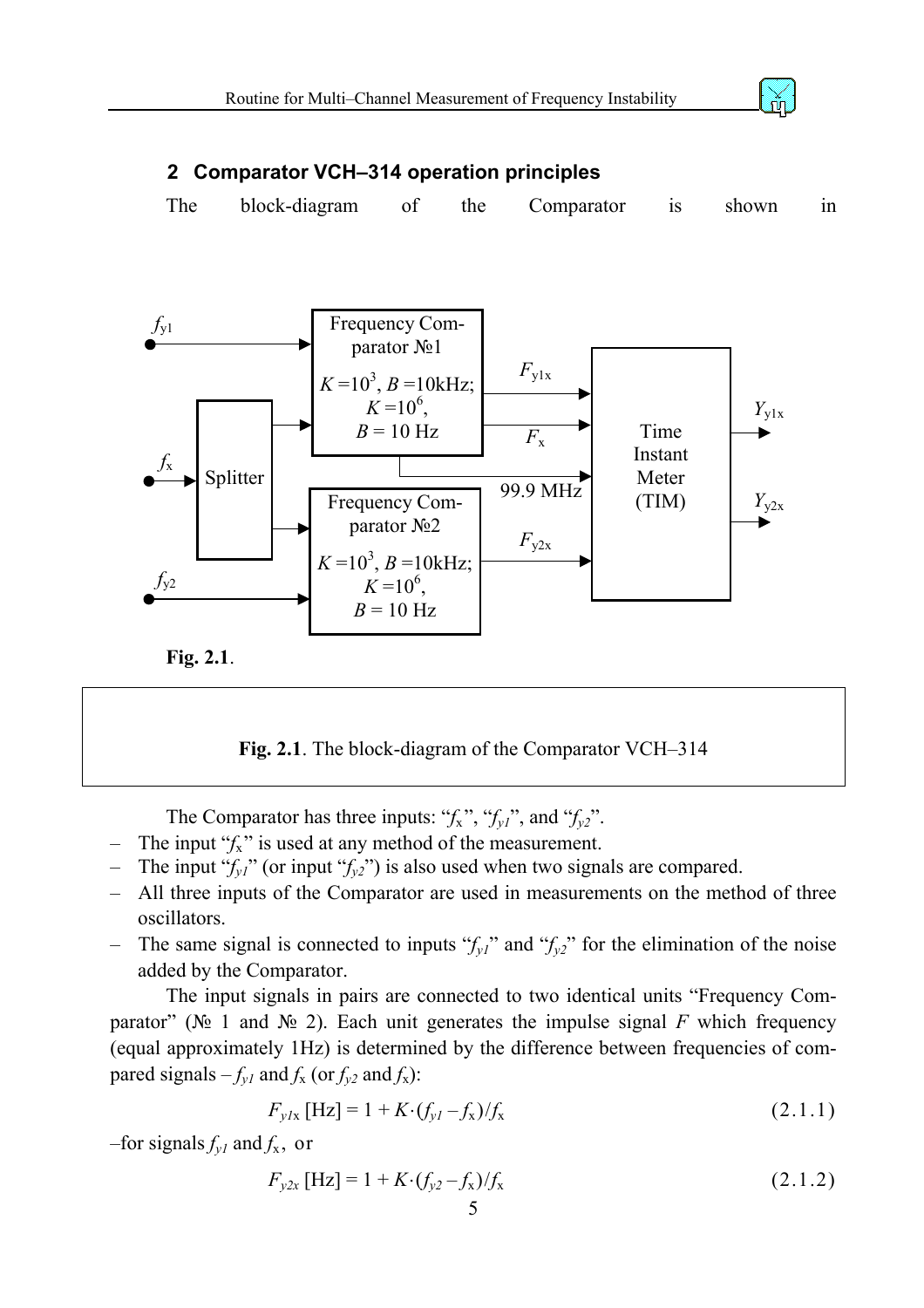–for signals  $f_{v2}$  and  $f_{x}$ .

Here  $K$  is the multiplication factor for the frequency noise. This factor can take two meanings:  $10^3$ , or  $10^6$ . The meaning of the multiplication factor is set through the Routine, see Section **[6.3.1.](#page-20-1) "Multiplication"** – The setting of multiplication factor.

The bandpass *B* for the frequency noise is also settled for units "Frequency Comparator" ( $\mathcal{N}_2$  1 and  $\mathcal{N}_2$ ). The set of available meanings of the bandpass is determined by the chosen multiplication factor *K* for the frequency noise. If  $K=10^6$ , then this bandpass is equal 10Hz (3Hz after digital averaging of phase difference signals  $Y_{y/x}$  and  $Y_{y2x}$ ). For  $K=10^3$  the meaning *B*=10kHz is set automatically.

The meaning of the bandpass is set through the Routine, see Section **[6.3.2](#page-21-1)  ["Bandpass" – The setting of bandpass](#page-21-1)**.

The impulse signals having the frequency determined by relations **[\(2.1.1\)](#page-4-2)** and/or **[\(2.1.2\)](#page-4-3)** are supplied to the input of "Time Instant Meter two-channel" (TIM).

Two auxiliary signals (from the output of the block "Frequency Comparator"  $\mathbb{N}_2$  1) are supplied to additional inputs of the Meter:

– Impulse signal  $F_x$  with frequency 1Hz,

– Harmonic signal 99.9 MHz.

These auxiliary signals are necessary for the operation of TIM.

Two sampled (with the step equal approximately 10 nanosecond) signals are taken from the TIM output:  $Y_{y1x}$  and (or)  $Y_{y2x}$ . These signals contain the information on the difference of phases between impulse signals  $F_{yI}$  and  $F_x$  (or  $F_{y2}$  and  $F_x$ ). The diagram of processes that illustrates the generation of the sampled phase difference signal *Yy1x* is shown in

<span id="page-5-0"></span>



In the beginning of measurements the compared impulse signals are shifted from each other on a half of period (close to 0.5 seconds).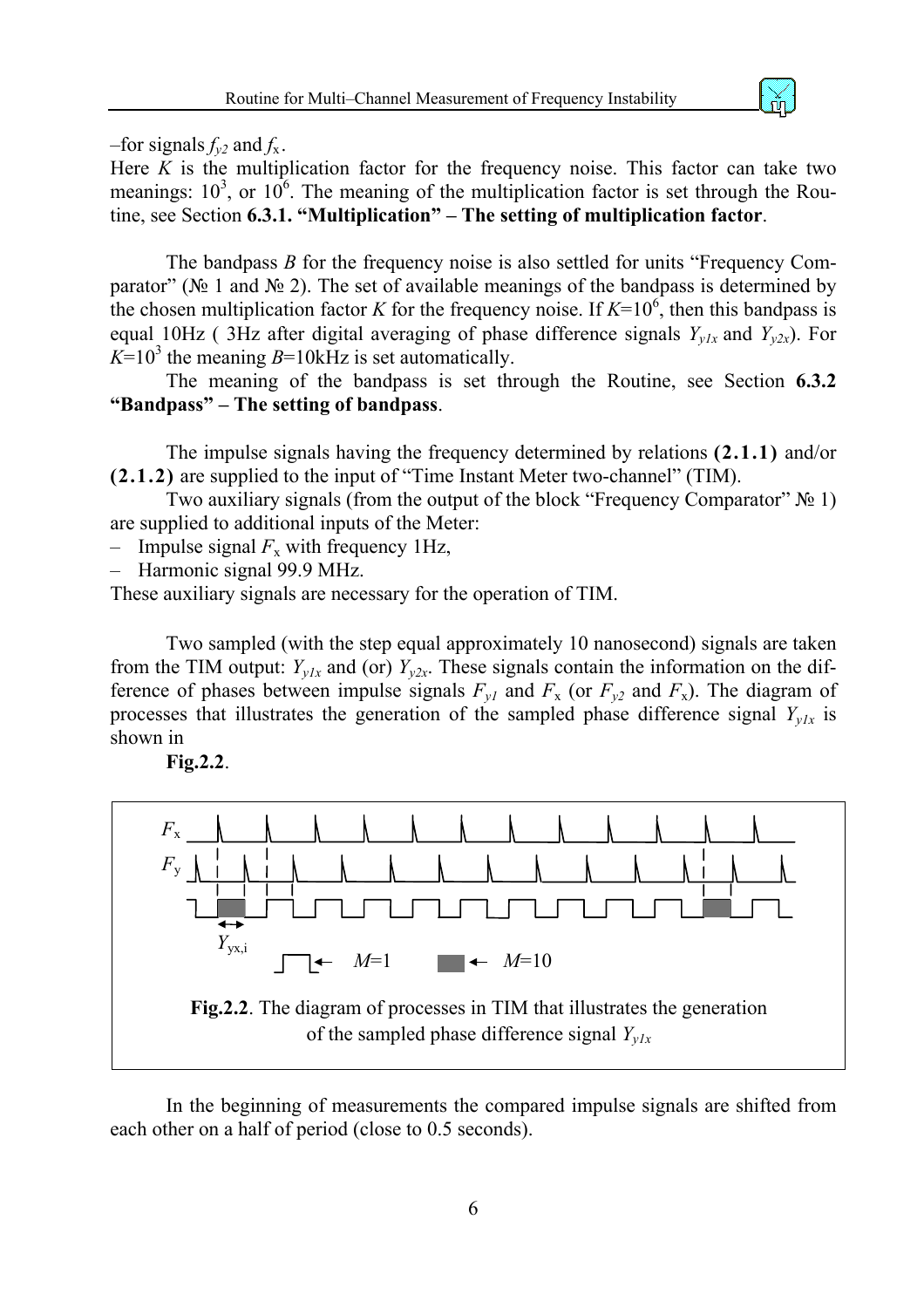

The maximum time of the single measurement of the phase difference ( $\tau = M$  seconds) can get meanings from the series: 1, 10, 100, 1000, 3600,  $10^4$ , 86400 (1day),  $10^5$ and  $5*10^5$  seconds. This time is set through the Routine, see Section **6.3.3 "Samples"** – **[The setting of maximal time of measurement](#page-22-1)**.

One can see from

**[Fig.2.2](#page-5-0)**, that for  $M = 1$  ( $\tau = 1$ s) the delay between each pair of impulses  $F_{\nu l}$  and  $F_{\nu l}$ is measured. If, for example,  $M = 10$  ( $\tau = 10$ s), each 10-th pair of impulses is compared. In this case functions describing the frequency instability are calculated for  $\tau = 1$ s as well.

In the Routine the quantity of averages *N* is set. This value can get meanings from the series: 5, 10, 20, 50, 100, 200, 500, 1000. Thus, the full time of single measurement takes *M*⋅*N* seconds.

The required meaning *N* is set through the Routine, see Section **[6.3.4 "Samples" –](#page-22-2) [The setting of number of averaging](#page-22-2)**. The current number *i* is assigned to intermediate readouts, that is reflected in

**[Fig.2.2](#page-5-0)**.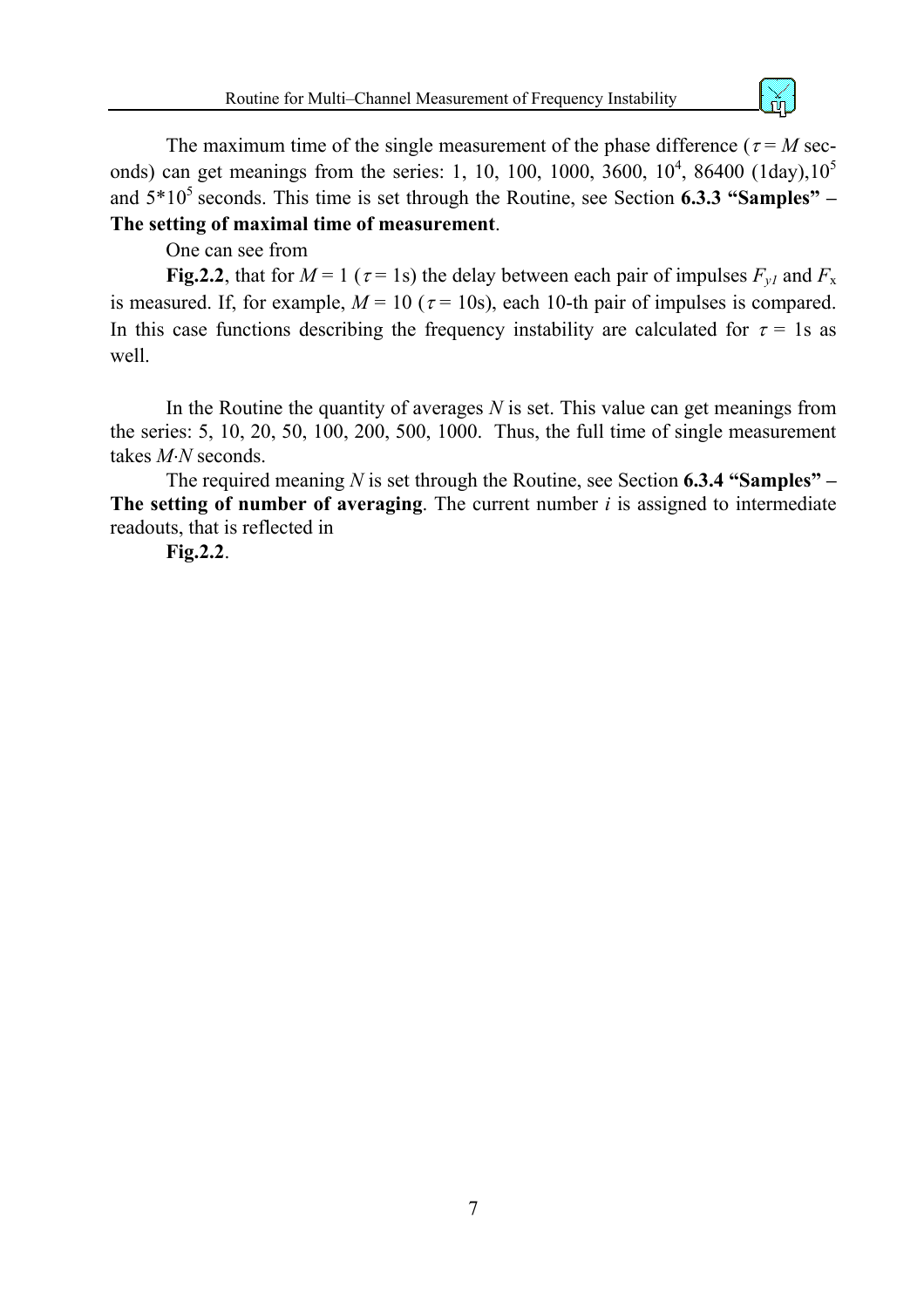<span id="page-7-0"></span>

#### **3.1 Basic relations**

The phase difference  $Y_{v1x}$  and (or)  $Y_{v2x}$ , generated in the block "Time Instant Meter two-channel " (TIM), is used as the basis for all calculated statistical functions of the analyzed signals, see Section **[2 Comparator VCH–314 operation principles](#page-4-4)** .

The difference between phases of pairs of signals is calculated at first (with taking into account the meaning  $K$  – the multiplication factor for the frequency noise):

$$
\Delta_{y1x,i} = \frac{1}{K} Y_{y1x,i} \tag{3.1.1a}
$$

$$
\Delta_{y2x,i} = \frac{1}{K} Y_{y2x,i} \tag{3.1.1b}
$$

$$
\Delta_{y2y1,i} = \Delta_{y2x,i} - \Delta_{y1x,i} \tag{3.1.1c}
$$

Here *i* is the number of the intermediate readout (from *N* of the scheduled readouts).

Then the relative differences of frequencies measured on an interval  $\tau = M$  seconds are calculated for pairs of signals:

<span id="page-7-1"></span>
$$
y_{y1x,i}^M = \frac{1}{\tau} \Big( \Delta_{y1x,M(i+1)} - \Delta_{y1x,Mi} \Big), \tag{3.1.2a}
$$

$$
y_{y2x,i}^M = \frac{1}{\tau} \left( \Delta_{y2x,M(i+1)} - \Delta_{y2x,Mi} \right),
$$
\n(3.1.2b)

<span id="page-7-2"></span>
$$
y_{y2y1,i}^M = \frac{1}{\tau} \Big( \Delta_{y2y1,M(i+1)} - \Delta_{y2y1,Mi} \Big).
$$
 (3.1.2c)

Relations  $(3.1.2a) - (3.1.2c)$  $(3.1.2a) - (3.1.2c)$  $(3.1.2a) - (3.1.2c)$  are used for the calculation of frequency differences of pairs of signals  $(3.2.1a) - (3.2.1c)$  $(3.2.1a) - (3.2.1c)$  $(3.2.1a) - (3.2.1c)$  averaged over the observation time  $N\tau$ . The superscript *M* is further omitted because everywhere it is meant that the frequency deviations are measured over the interval *M* seconds.

Frequency variations for pairs of signals are also calculated in the Routine:

<span id="page-7-3"></span>
$$
\sigma_{y1x,i} = y_{y1x,i+1} - y_{y1x,i} \tag{3.1.3a}
$$

$$
\sigma_{y2x,i} = y_{y2x,i+1} - y_{y2x,i} \tag{3.1.3b}
$$

<span id="page-7-4"></span>
$$
\sigma_{y2y1,i} = y_{y2y1,i+1} - y_{y2y1,i} \ , \quad i = 1,2,...,N-1 \ . \tag{3.1.3c}
$$

These variations are used for the calculation of variances of the frequency noise.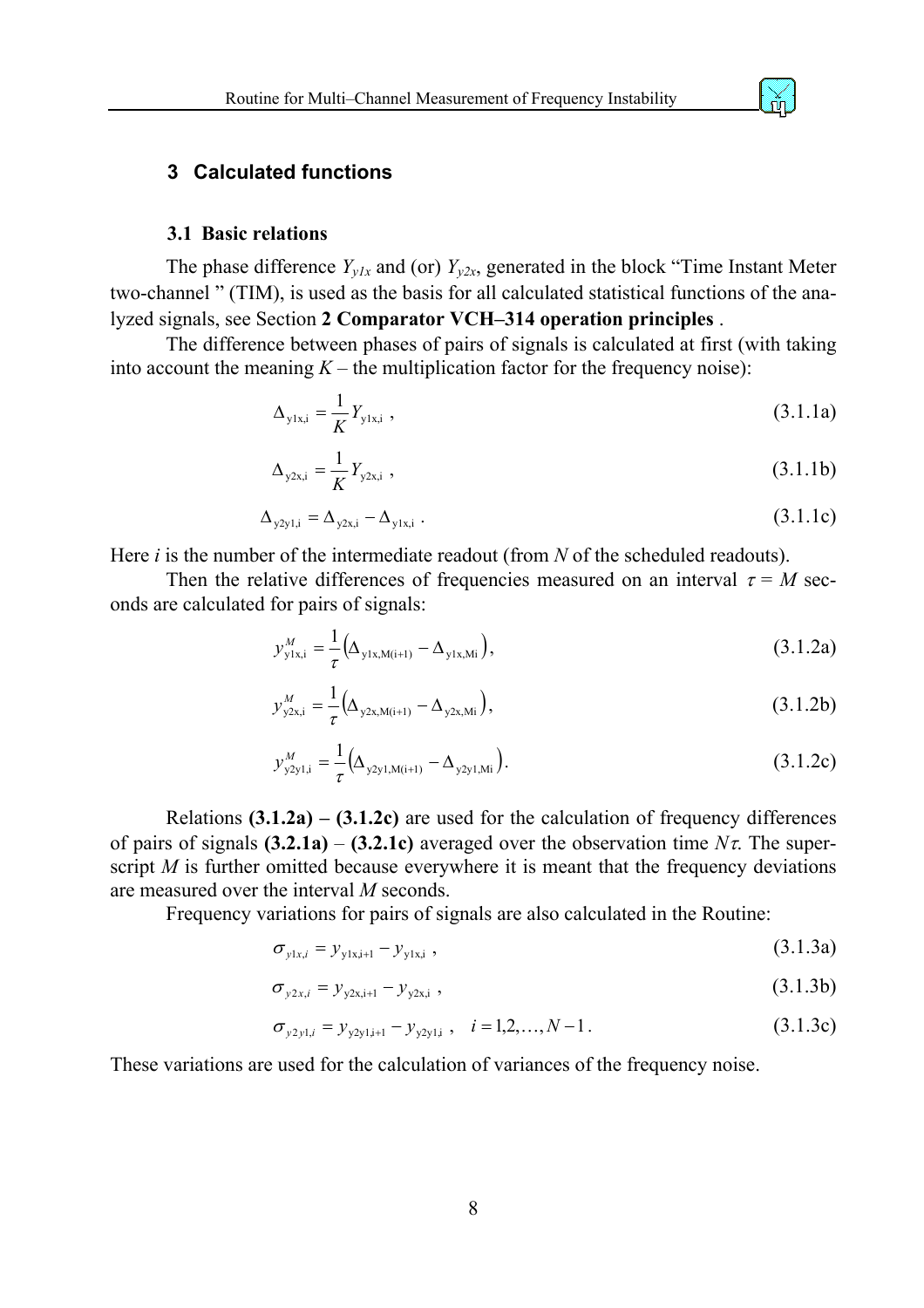#### **3.2 Statistical functions**

<span id="page-8-0"></span>The frequency differences for pairs of signals averaged over the observation time *N* $\tau$  are calculated on the basis of relations **[\(3.1.2a\)](#page-7-1)** – **[\(3.1.2c\)](#page-7-2)**.

$$
y_{y1x}^N = \frac{1}{N} \sum_{i=1}^N y_{y1x,i}
$$
 (3.2.1a)

– for pairs of signals  $f_{y1}$  and  $f_x$ ; identifier in the Routine: E{Fy1x}.

$$
y_{y2x}^N = \frac{1}{N} \sum_{i=1}^N y_{y2x,i}
$$
 (3.2.1b)

– for pairs of signals  $f_{yz}$  and  $f_x$ ; identifier in the Routine: E{Fy2x}.

$$
y_{y2y1}^N = \frac{1}{N} \sum_{i=1}^N y_{y2y1,i}
$$
 (3.2.1c)

– for pairs of signals  $f_{y2}$  and  $f_{y1}$ ; identifier in the Routine:  $E\{Fy2y1\}$ .

The N-sample variances (estimates of root mean square deviation for pairs of signals) are calculated on the basis of relations **[\(3.1.2a\)](#page-7-1)** – **[\(3.1.2c\)](#page-7-2)** and **[\(3.2.1a\)](#page-8-1)** – **[\(3.2.1c\)](#page-8-2)**.

$$
\delta_{y1x}^{N} = \sqrt{\frac{1}{(N-1)} \sum_{i=1}^{N} (y_{y1x,i} - y_{y1x}^{N})^{2}}
$$
(3.2.2a)

– for pairs of signals  $f_{y1}$  and  $f_x$ ; identifier in the Routine: var{Fy1x}.

$$
\delta_{y2x}^N = \sqrt{\frac{1}{(N-1)}\sum_{i=1}^N (y_{y2x,i} - y_{y2x}^N)^2}
$$
\n(3. 2.2b)

–for pairs of signals  $f_{y2}$  and  $f_{x}$ ; identifier in the Routine: var{Fy2x}.

$$
\delta_{y2y1}^N = \sqrt{\frac{1}{(N-1)}\sum_{i=1}^N (y_{y2y1,i} - y_{y2y1}^N)^2}
$$
(3.2.2c)

–for pairs of signals  $f_{y2}$  and  $f_{y1}$ ; identifier in the Routine: var{Fy2y1}.

<span id="page-8-2"></span><span id="page-8-1"></span>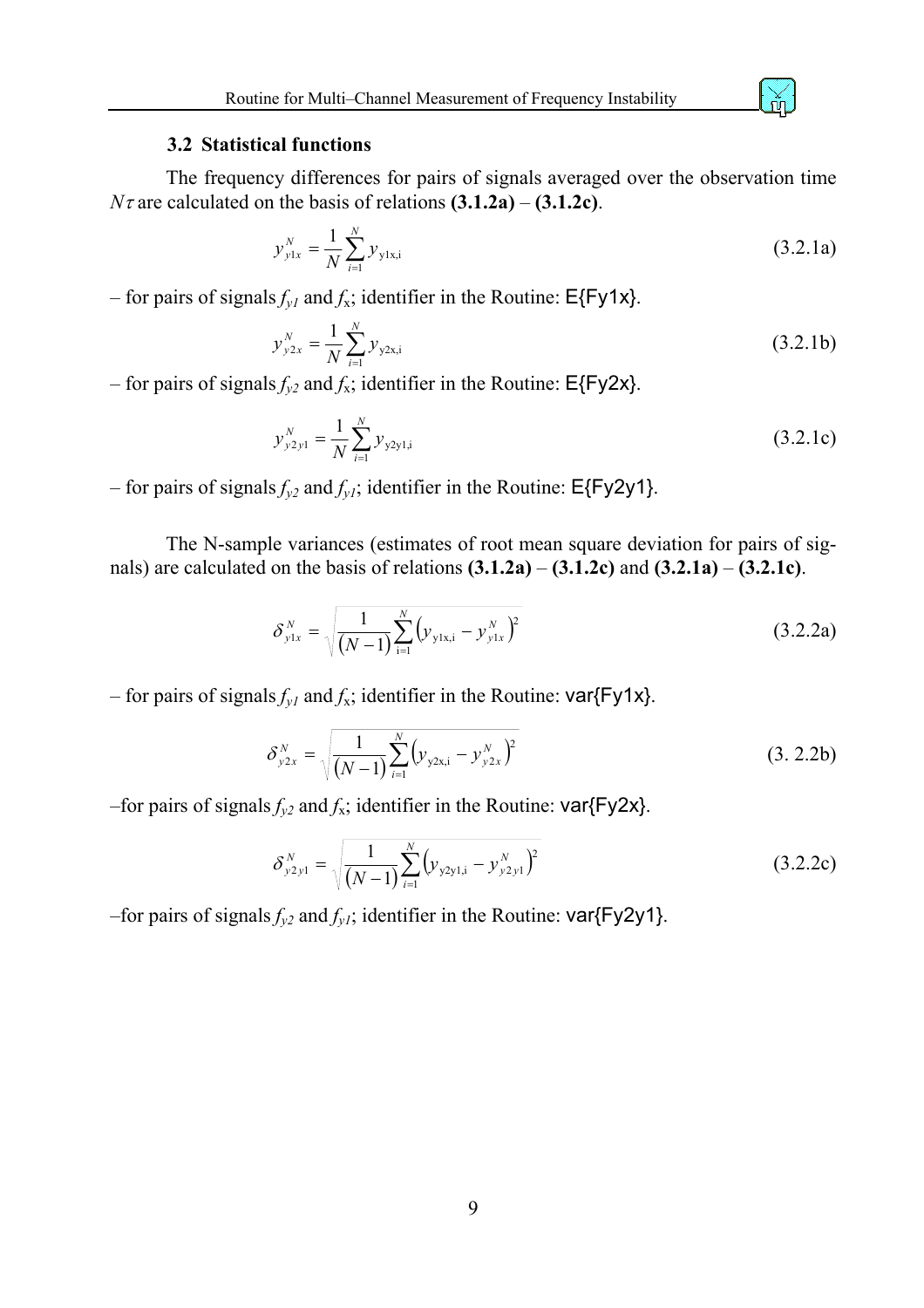

The N-sample cross-variances (estimates of root mean square deviation for the separate signal) are calculated on the basis of the same relations **[\(3.1.2a\)](#page-7-1)** – **[\(3.1.2c\)](#page-7-2)** and **[\(3.2.1a\)](#page-8-1)** – **[\(3.2.1c\)](#page-8-2)** with the use of the correlation method yielding the extraction of the auto-correlation behavior of the separate signal.

$$
\delta_x^N = \sqrt{\frac{1}{(N-1)}} \left| \sum_{i=1}^N \left( y_{y1x,i} - y_{y1x}^N \right) \cdot \left( y_{y2x,i} - y_{y2x}^N \right) \right| \tag{3.2.3a}
$$

– for signal  $f_x$ ; identifier in the Routine: var ${Fx}$ .

$$
\delta_{y1}^{N} = \sqrt{\frac{1}{(N-1)} \left| \sum_{i=1}^{N} (y_{y1x,i} - y_{y1x}^{N}) \cdot (y_{y2y1,i} - y_{y2y1}^{N}) \right|}
$$
(3.2.3b)

– for signal  $f_{y1}$ ; identifier in the Routine:  $\text{var}$ {Fy1}.

$$
\delta_{y2}^{N} = \sqrt{\frac{1}{(N-1)} \left| \sum_{i=1}^{N} (y_{y2x,i} - y_{y2x}^{N}) \cdot (y_{y2y1,i} - y_{y2y1}^{N}) \right|}
$$
(3.2.3c)

– for signal  $f_{yz}$ ; identifier in the Routine:  $var{Fyz}$ .

The Allan variances (two-sample estimates of root mean square for pair of signals) are calculated on the basis of relations **[\(3.1.3a\)](#page-7-3)** – **[\(3.1.3c\)](#page-7-4)**.

$$
\sigma_{y1x}^{N} = \sqrt{\frac{1}{2(N-1)} \sum_{i=1}^{N-1} (\sigma_{y1x,i})^2}
$$
(3.2.4a)

– for pair of signals  $f_{y1}$  and  $f_x$ ; identifier in the Routine: var2{Fy1x}.

$$
\sigma_{y2x}^{N} = \sqrt{\frac{1}{2(N-1)} \sum_{i=1}^{N-1} (\sigma_{y2x,i})^2}
$$
(3.2.4b)

– for pair of signals  $f_{y2}$  and  $f_x$ ; identifier in the Routine: var2{Fy2x}.

$$
\sigma_{y2y1}^{N} = \sqrt{\frac{1}{2(N-1)} \sum_{i=1}^{N-1} (\sigma_{y2zy1,i})^2}
$$
(3.2.4c)

– for pair of signals  $f_{v2}$  and  $f_{v1}$ ; identifier in the Routine: var2{Fy2y1}.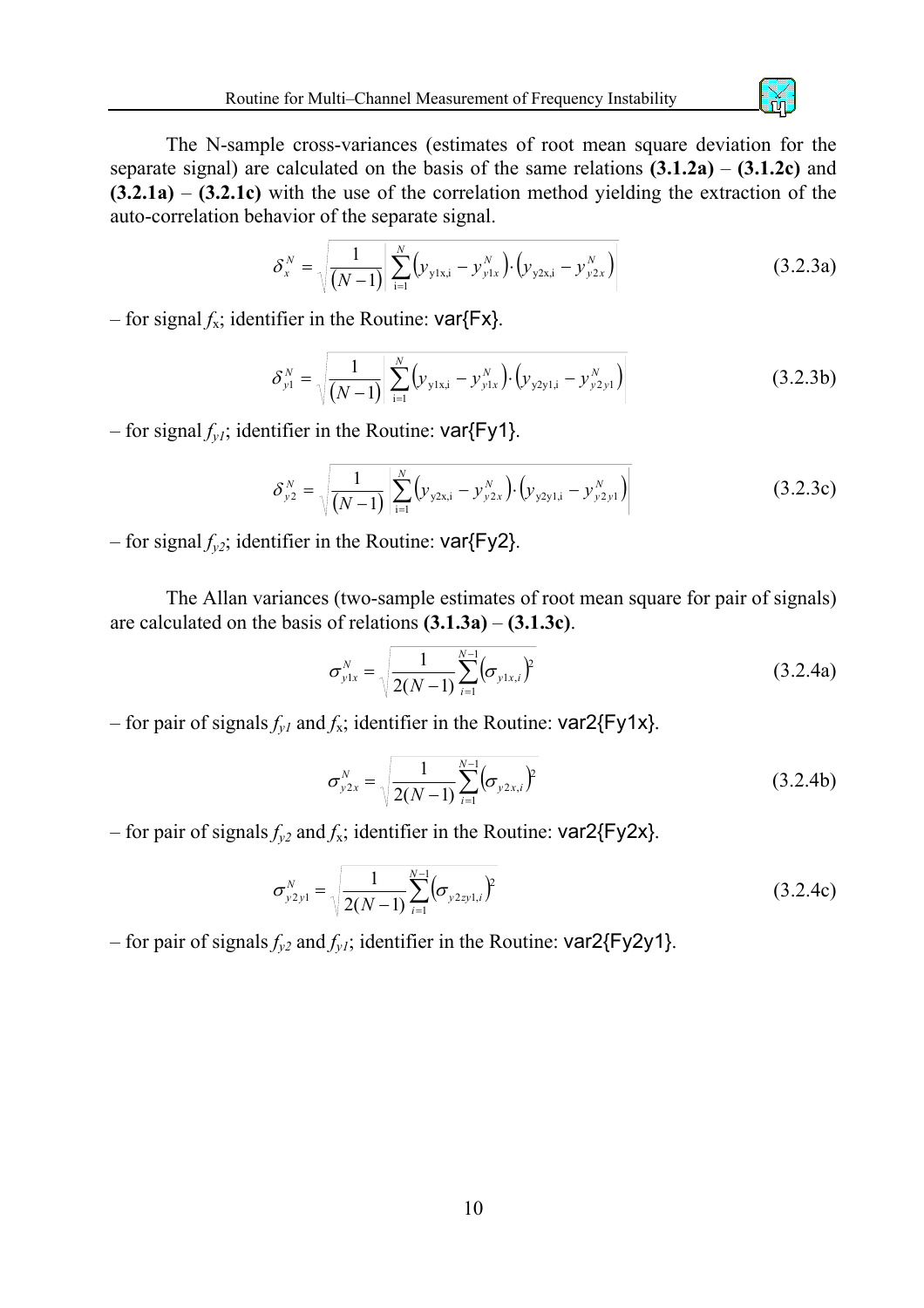The Allan cross-variances (two-sample estimates of root mean square for separate signals) are calculated with the use of the correlation method yielding the extraction of the auto-correlation behavior of the separate signal.

$$
\sigma_{x}^{N} = \sqrt{\frac{1}{2(N-1)} \left| \sum_{i=1}^{N-1} \sigma_{y1x,i} \cdot \sigma_{y2x,i} \right|}
$$
(3.2.5a)

– for signal  $f_x$ ; identifier in the Routine:  $\text{var2}\{\text{Fx}\}.$ 

$$
\sigma_{y1}^{N} = \sqrt{\frac{1}{2(N-1)} \left| \sum_{i=1}^{N-1} \sigma_{y1x,i} \cdot \sigma_{y2y1,i} \right|}
$$
(3.2.5b)

– for signal  $f_{vl}$ ; identifier in the Routine: var2{Fy1}.

$$
\sigma_{y2}^{N} = \sqrt{\frac{1}{2(N-1)} \left| \sum_{i=1}^{N-1} \sigma_{y2x,i} \cdot \sigma_{y2y1,i} \right|}
$$
(3.2.5c)

– for signal  $f_{\nu2}$ ; identifier in the Routine:  $\text{var2}\$ [Fy2].

**The statistical functions for average times less than 100 s. are calculated using data from the circular buffer, containing last 4000 samples of phase from TIM output.**

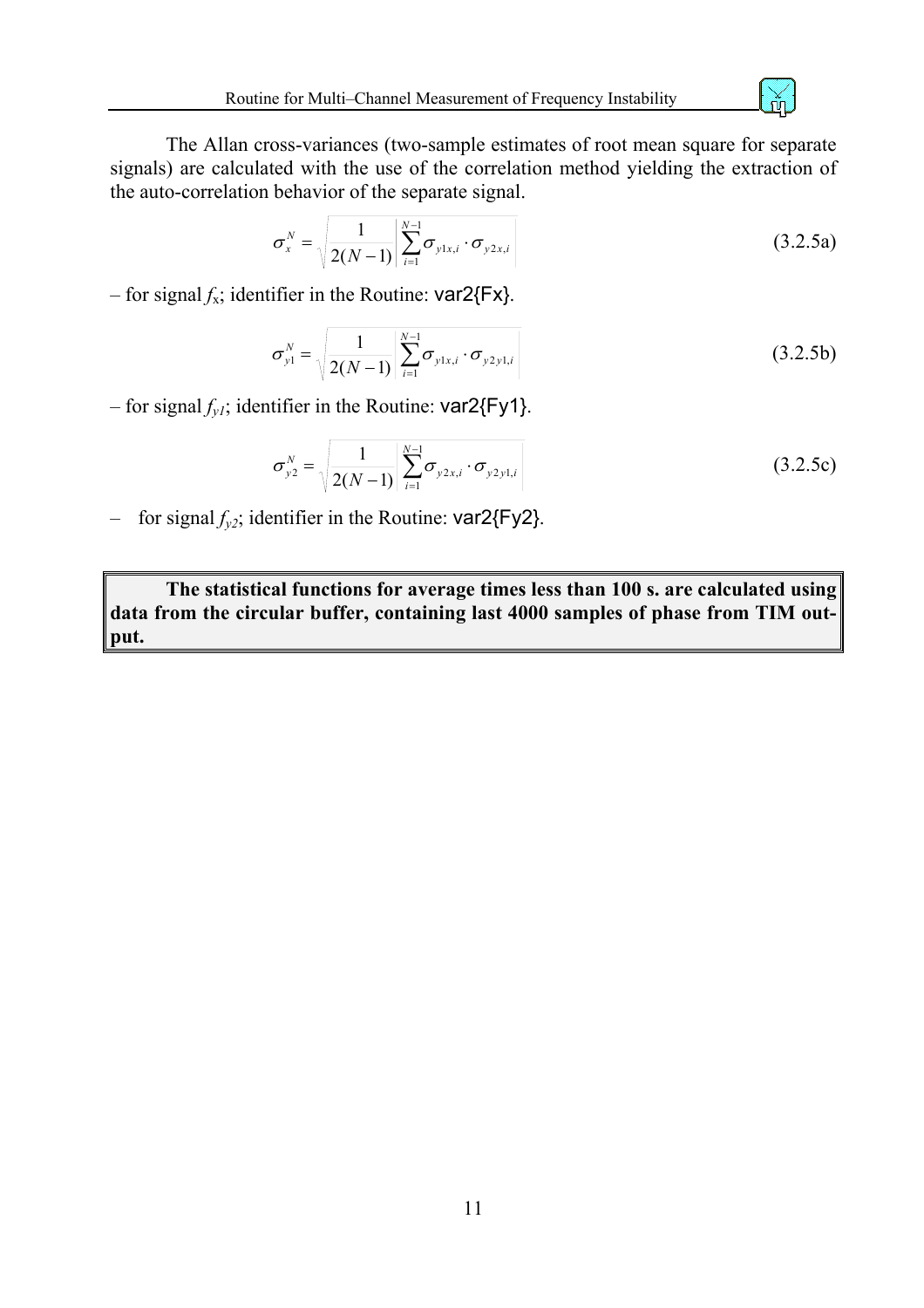

#### <span id="page-11-1"></span><span id="page-11-0"></span>**4 Variants of the Routine operation**

#### **4.1 Single measurement over** *N* **data**

The User sets the parameters. Then the Routine may be started by pressing of the button **I** "Start" (see [Fig. 6.1](#page-13-1) on page [14](#page-13-1)). The start-up of the Routine can also be carried out by the activation of the item "Single" from menu "Run" (see Section **[6.2](#page-19-1)**).

The Routine gives the command to start measurements, and begins the processing their results. The chosen parameters and the mode of measurement are displayed on the screen interface (see Section **[6](#page-13-2)**).

After the termination of the ordered quantity **N** of measurements the Routine stops. The quantity of the executed measurements and meanings of functions calculated by the Routine are displayed in daughter windows of the screen interface.

The User can stop the measurements (before these are completed) by pressing the button  $\blacksquare$  "Stop" (see [Fig. 6.1](#page-13-1) on page [14](#page-13-1)). The quantity of executed measurements, and the meanings of calculated functions are displayed in this case corresponding to the quantity of made measurements. The interruption of the measurements can also be carried out by activation of the item "Stop" from menu "Run" (see Section **[6.2](#page-19-1)**).

#### **4.2 Cyclic measurement over** *N* **data**

The difference from the single measurement mode is in the follows. The Routine is started by the click of the button  $\bullet$  "Cycle" (see [Fig. 6.1](#page-13-1) on page [14](#page-13-1)). After the end of the single measurement the Routine is started again. The results are recorded after each measurement.

The cyclic start-up of the Routine can also be made by the activation of the item "Cyclic" from the menu "Run" (see Section **[6.2](#page-19-1)**).

The interruption of the cyclic measurement is carried out by pressing the button "Stop" or by activation of the item "Stop" from the menu "Run" (see Section **[6.2](#page-19-1)**).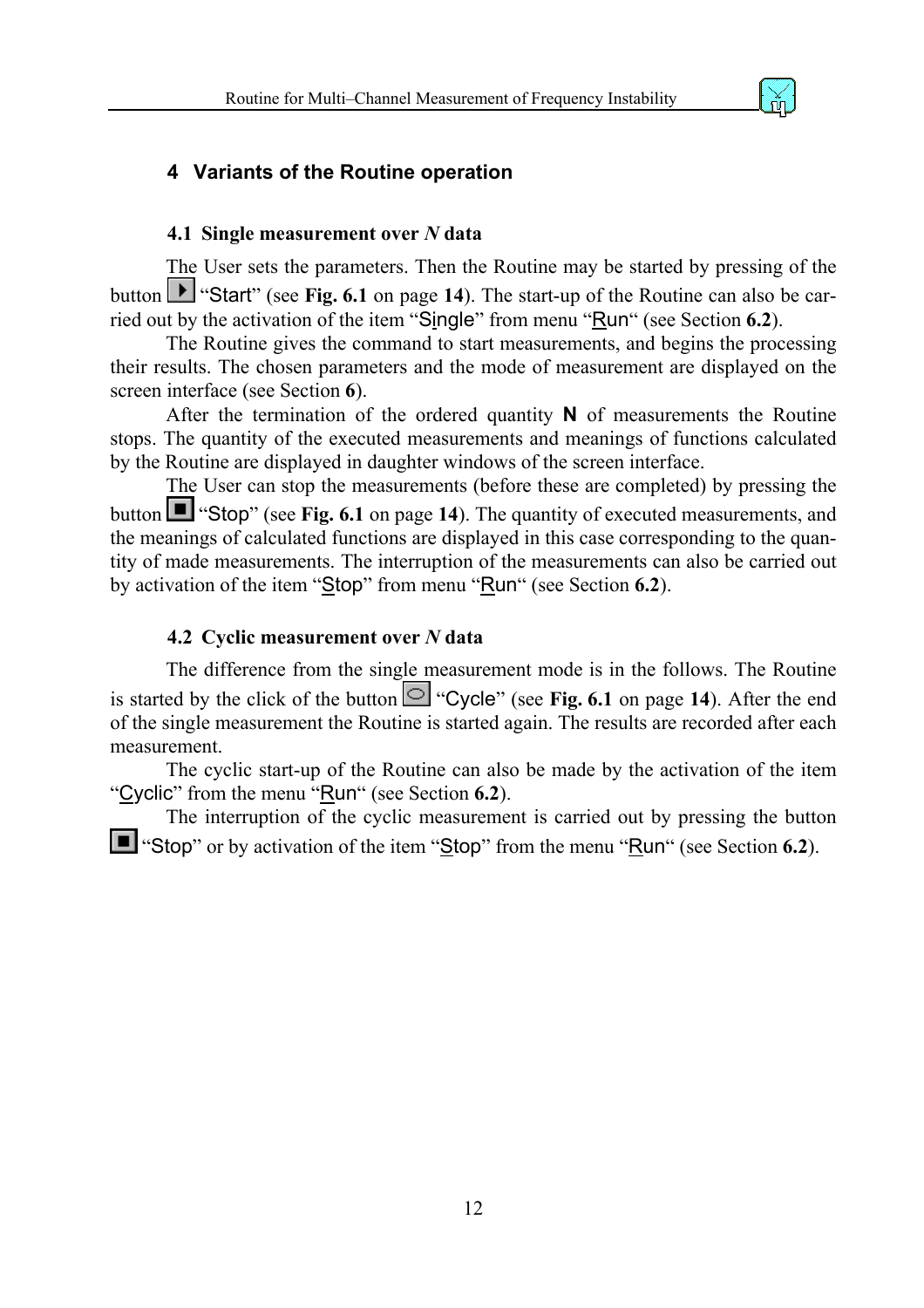

#### <span id="page-12-1"></span>**5 The restrictive admissions**

<span id="page-12-0"></span>To exclude gross blunders in calculations, caused, for example, by phase failure, or other technical handicapes, the User can use in the Routine the following limits, see Section **[6.3 Menu "View" \(Options, Tables\)](#page-20-2)**:

- Maximal difference between frequencies of compared signals, see relations **[\(3.2.1a\)](#page-8-1) [\(3.2.1c\)](#page-8-2)**;
- Maximal frequency variation of compared signals, see relations **[\(3.1.3a\)](#page-7-3)** –**[\(3.1.3c\)](#page-7-4)**.

1. If the single violation of limitation on the frequency difference occurs the Routine eliminates bad readouts from calculations. The Routine continues the measurements, but with calculation and indication of functions takes into account only really processed data.

The Routine stops measurements if during measurements the quantity of the rejected readouts reaches 50 percent. The information window "Difference of frequencies" is opened in this case on the screen interface, see **[Fig. 5.1](#page-13-1)**.



2. If the violation of limitation on the frequency variation occurs then the discarding of defective values together with frequency differences forming them is made. The Routine continues the work up to the completing of the ordered quantity of measurements. The real quantity of the processed data and appropriate meanings of functions are indicated in this case.

The Routine stops measurements if during measurements the quantity of the rejected values reaches 50 percent. The same information window is opened in this case on the screen interface, see **[Fig. 5.1](#page-13-1)**.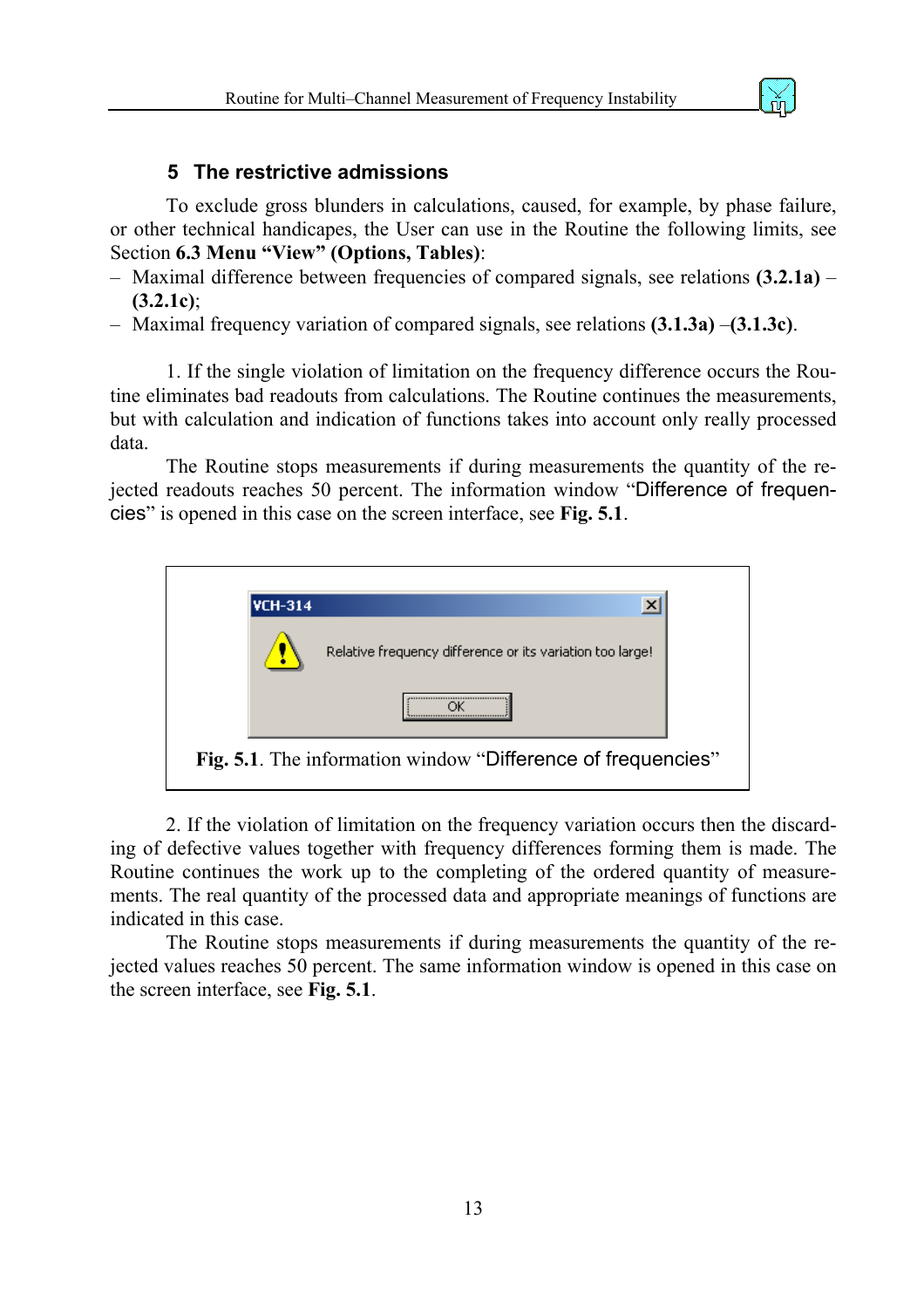#### <span id="page-13-2"></span>**6 The Screen Interface, work with the Routine**

<span id="page-13-0"></span>The screen interface of the Routine is made as the standard Windows application. The extended interface covers the whole screen. That is why the top left (**[Fig. 6.1](#page-13-1)**) and right (**[Fig. 6.2](#page-13-1)**) parts of the interface are separately shown here.



<span id="page-13-1"></span>

The interface contains the following main elements.

- 1. Heading line (item 1 in **[Fig. 6.1](#page-13-1)** and **[Fig. 6.2](#page-13-1)**).
- 2. Menu (line 2 in **[Fig. 6.1](#page-13-1)**).
- 3. Panels of management and indication tools (line 3 in **[Fig. 6.1](#page-13-1)**, and line 5 in **[Fig. 6.2](#page-13-1)**).
- 4. Working region (item 4 in **[Fig. 6.1](#page-13-1)** and **[Fig. 6.2](#page-13-1)**).

The purpose of elements of the screen interface and functions, provided with them, are described below.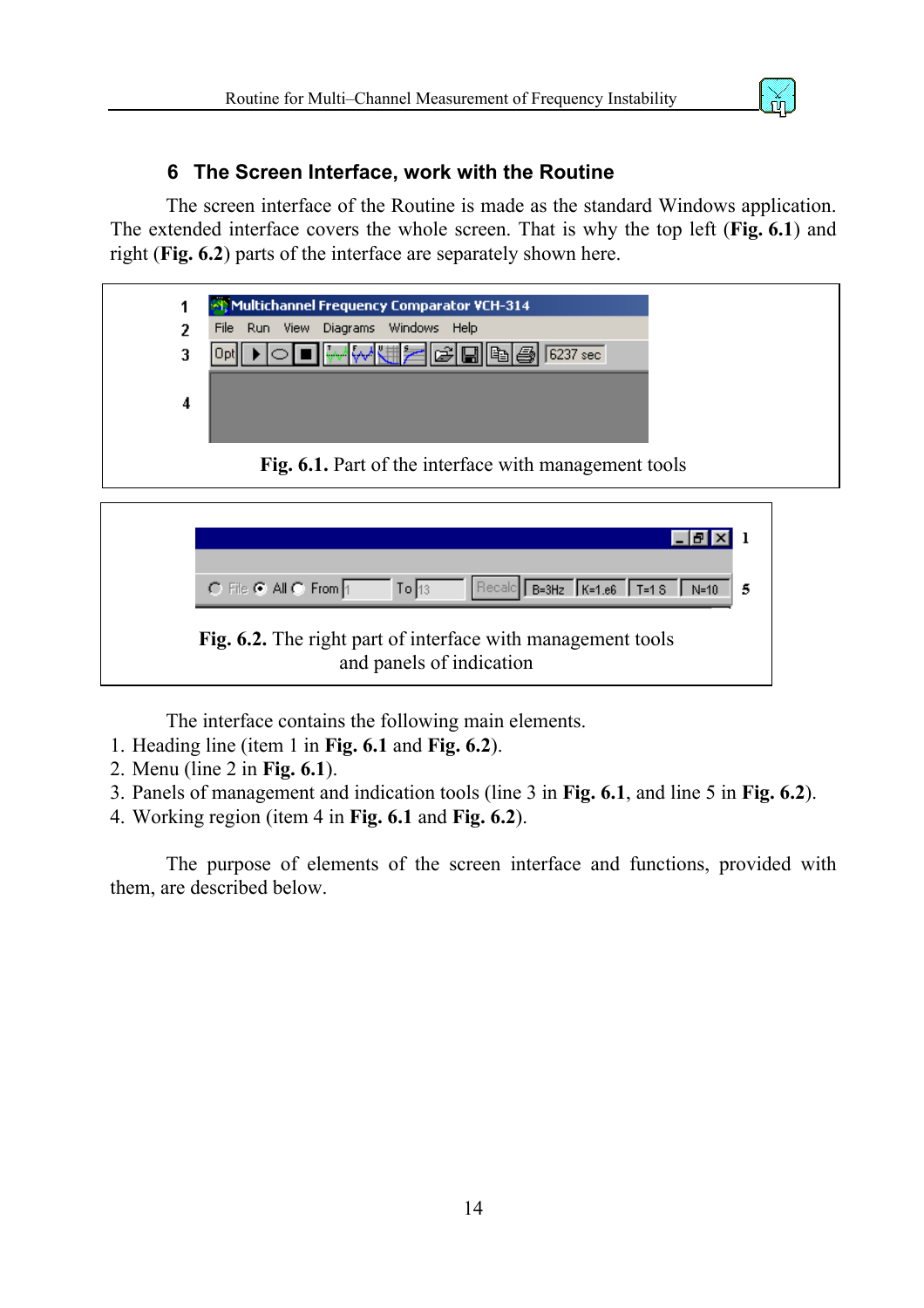<span id="page-14-2"></span>

#### <span id="page-14-0"></span>**6.1 Menu "File"**

This menu contains the following items:

- "Open" The watching of files with results of measurements,
- "Save" The recording of results of the executed measurements into a file,
- "Copy" The copying of the tables of the data into the clipboard,
- "Print" The printing of the tables of the data and diagrams,
- "Exit" Cancellation of the Routine execution.

#### <span id="page-14-1"></span>**6.1.1 "Open" – The watching of files**

The watching of written down files containing the data of the previous measurements is carried out by the item "Open" (Menu "File").

The functions of this item are duplicated by activation of the button  $\mathbb{E}$  "Open" placed on the panel of management and indication tools (see **[Fig. 6.1](#page-13-1)** on page **[14](#page-13-1)**).

The activation of item "Open" yields the opening of the dialogue window "Select file to be watched". The folder "\data" is opened by default, however files of the data can be stored and in other place.

An example of the dialogue window "Select file to be watched" is shown in **[Fig. 6.3](#page-5-0)**.

| File Name :<br>01_0517_1208.res<br>01_0517_1208.sam<br>01_0517_1208.tbl<br>01_0517_1208_1.gvr<br>01_0517_1208_10.gyi<br>01_0517_1208_2.qvr<br>01_0517_1621_1.qyi<br>01_0517_1621_100.gyi<br>$[01]$ 0517 1621 3600.qyi<br>File Type: | Folder:<br>SI CA<br>VCH Files<br>$VCH-314$<br>a data<br>Drive:<br>⊒l c: [System] | ОК<br>Cancel<br>Help |
|-------------------------------------------------------------------------------------------------------------------------------------------------------------------------------------------------------------------------------------|----------------------------------------------------------------------------------|----------------------|
| All files (*.*)                                                                                                                                                                                                                     |                                                                                  |                      |
| Comment :                                                                                                                                                                                                                           |                                                                                  |                      |
|                                                                                                                                                                                                                                     | 17.05.2001 4:21:05 PM, averaging interval = 3600 s                               |                      |
|                                                                                                                                                                                                                                     |                                                                                  |                      |
|                                                                                                                                                                                                                                     |                                                                                  |                      |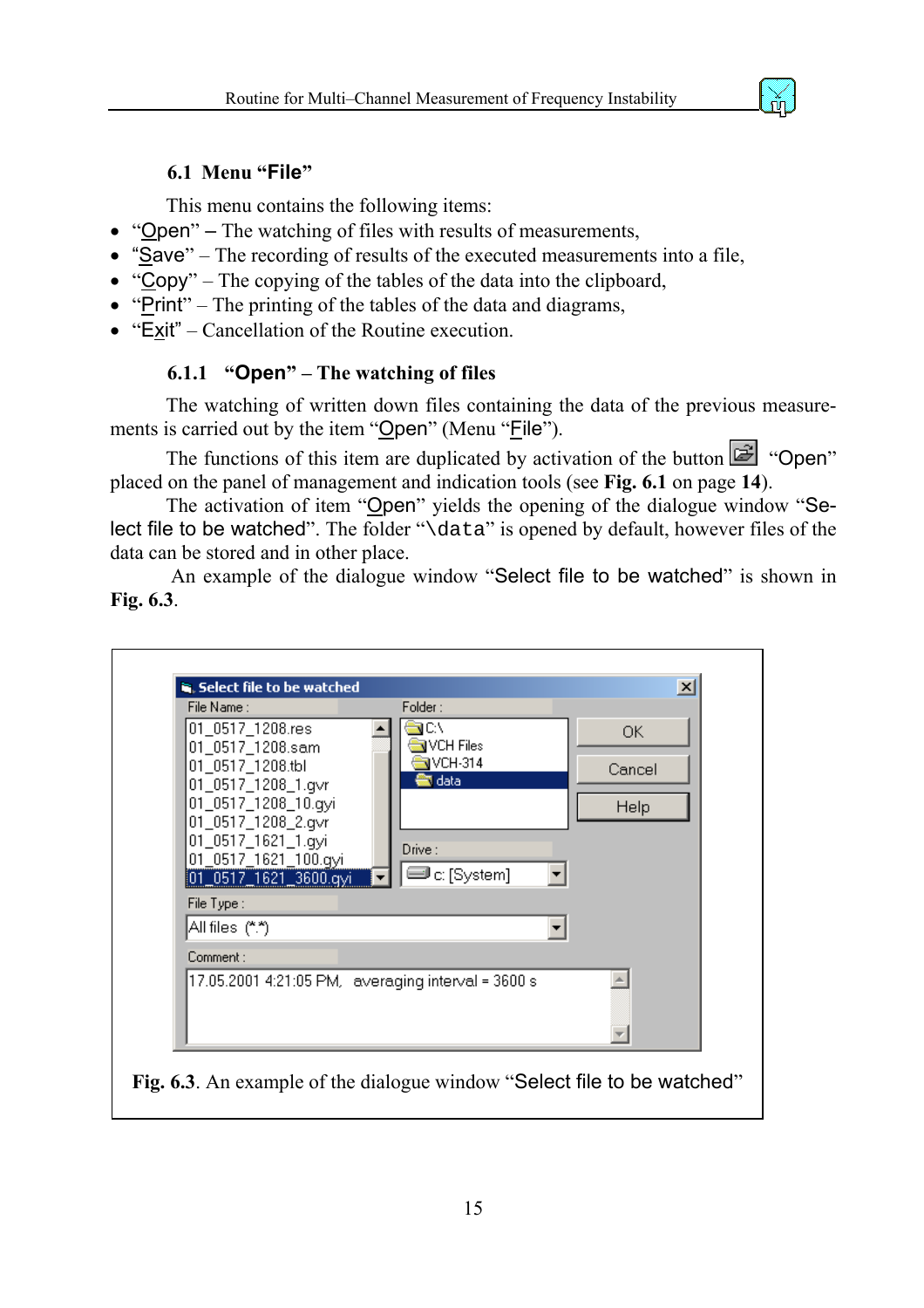

Windows "File Name", "Folder", "File Type" are made in the format of the standard Windows application. The additional window "Comment" giving an opportunity of viewing of the comments, made with record of the file, is entered.

The names of written down files look like "YY\_MMDD\_hhmm.ext". Here YY is two-digit designation of year; MM, DD, hh and mm are two-digit designations accordingly of month, day, hour and minute of the measurement.

The extension "ext" of the file name may be as follows:

- res Single results files, "Results" files
- tbl "Multiple results" files
- sam Files with the record of the sampled phase difference generated by TIM (see
- **[Fig.2.2](#page-5-0)**), "Time Samples" files
- gsp Files with spectra of the relative frequency difference, and also with spectra of the frequency noise in separate signals (only for the method of three oscillators), "Relative frequency difference spectrum diagram" files.

Two types of files having the extension "gvr" and "gyi" are the exception of the rule.

- gyi These files contain diagrams of the relative frequency difference, "Relative freq. difference diagram (S sec)" files. These files have the format "YY\_MMDD\_hhmm\_S.gyi", where S is the time of the single measurement (in seconds)
- gvr These files contain diagrams of variances, "Variance diagram" files. These files have the format "YY\_MMDD\_hhmm\_M.gvr", where M is the modifier of the displayed statistical function. For  $M = 1$  the relative mean square frequency difference is mapped. If  $M = 2$  then the two-sample relative frequency deviation (Allan variance) is displayed.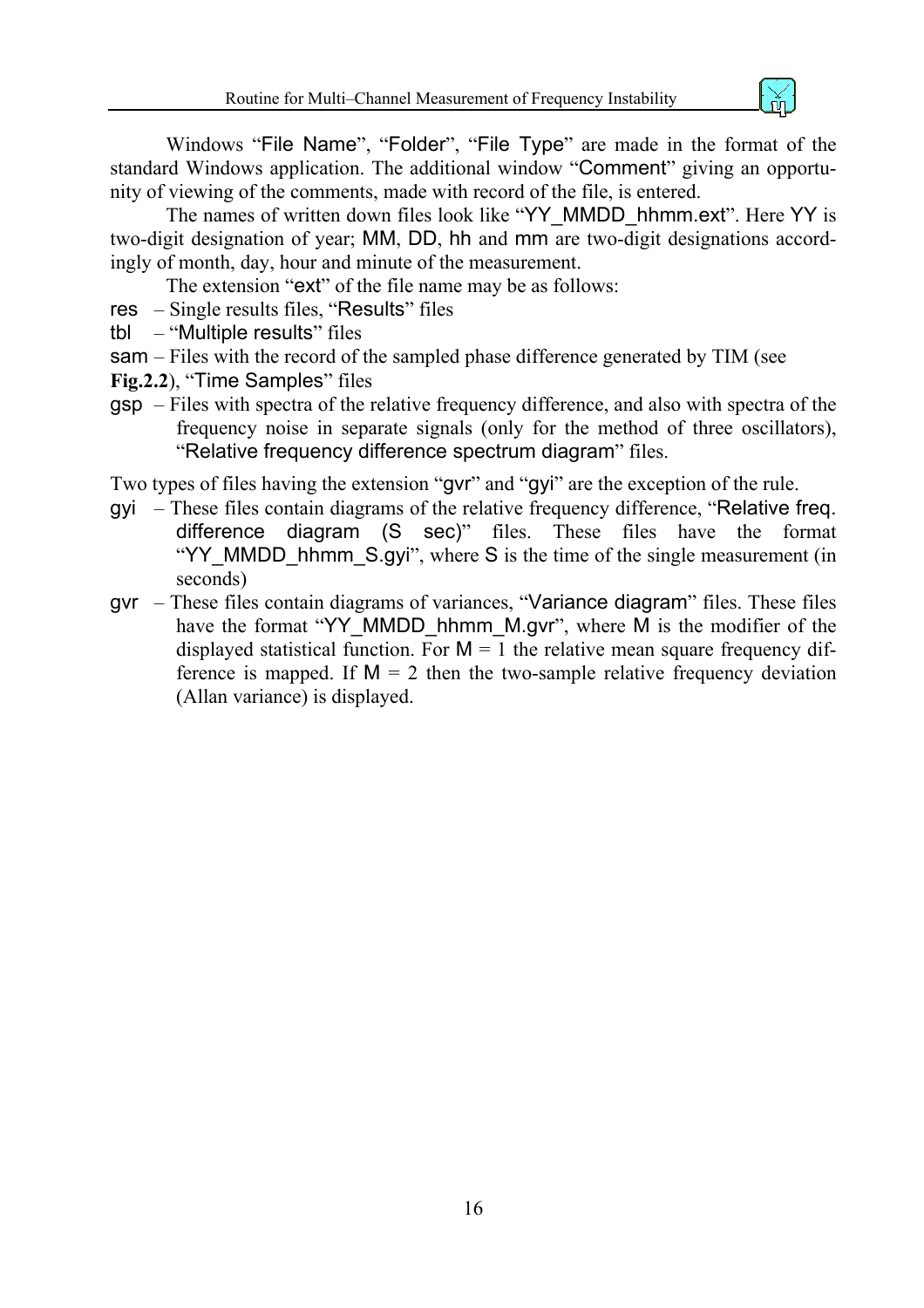#### <span id="page-16-1"></span>**6.1.2 "Save" – The recording of results into file**

<span id="page-16-0"></span>The recording of results of the executed measurements into the file is executed by the activation of the item "Save" (Menu "File").

Functions of this item are duplicated by activation of the button  $\Box$  "Save" placed on the panel of management and indication tools (see **[Fig. 6.1](#page-13-1)** on page **[14](#page-13-1)**).

The activation of item "Save" yields the opening of the dialogue window "Save As". The folder "\data" is opened by default, however files of the data can be stored and in other place.

An example of the dialogue window "Save As" is shown in **[Fig. 6.4](#page-14-1)**.

This window is made in the format of the standard Windows application. The rule

| Save in:<br>8 99_1230_0000.res | data              | 面 | $\left  \mathbb{H} \right $ |  |
|--------------------------------|-------------------|---|-----------------------------|--|
|                                |                   |   |                             |  |
|                                |                   |   |                             |  |
|                                |                   |   |                             |  |
|                                |                   |   |                             |  |
| File name:                     | 01_0710_1318.res  |   | $S$ ave                     |  |
| Save as type: All files (*.*)  |                   |   | Cancel                      |  |
|                                | Open as read-only |   |                             |  |

of the assignment of file names is described in Section **[6.1.1 "Open" – The watching of](#page-14-1)  [files](#page-14-1)** (see page **[15](#page-14-2)**).

The specificity of the item "Save" consists that the activation of this item yields the saving of the data only of one (activated) daughter window containing results of data processing of measurements. The extension of the file to be written down is determined by the type of the table to be saved or by the type of the function calculated, see Section **[6.1.1](#page-14-1)**.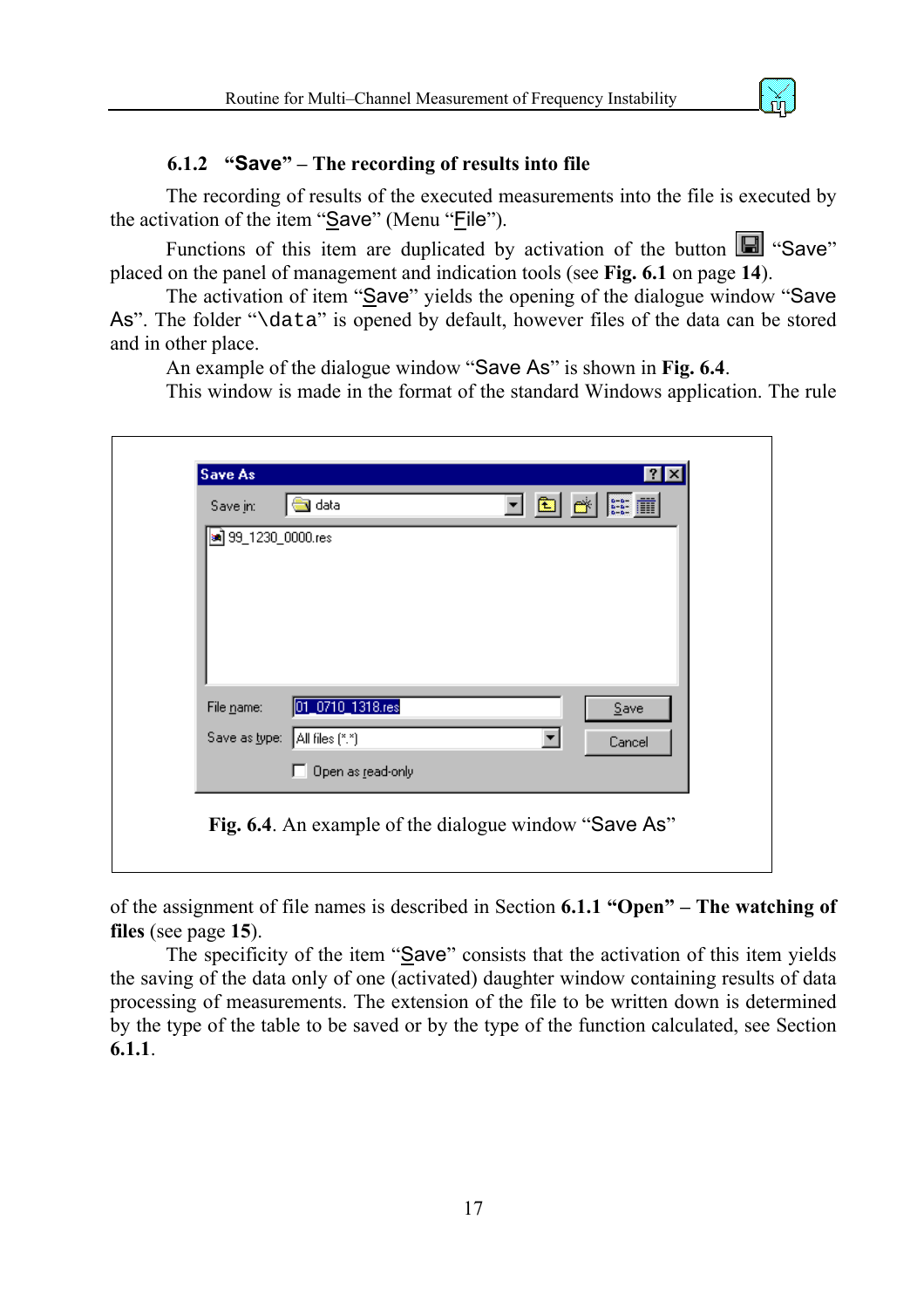#### **6.1.3 "Copy" – Copying of the data tables**

<span id="page-17-0"></span>The copying of protocols with results of measurement into the clipboard is provided by item "Copy" (Menu "File").  $\boxed{\triangleq}$  The same function is executed by the "Copy" button  $\boxed{\triangleq}$  placed on the panel of management and indication tools (line 3 in [Fig. 6.1](#page-13-1), page **[14](#page-13-1)**).

The function "Copy" is realized only for the tables of the data:

- "Multiple Results"
- "Single Results".

For copying the data it is necessary to select by the mouse (with the pressed left button of the mouse) the required fragment of the table, or the whole table. For entering the data into the clipboard it is necessary to click on the button  $\Box$  "Copy", or use the corresponding item of "File".

In the Routine the opportunity of copying earlier written down tables, displayed with the help of item "Open", is stipulated also, see Section **[6.1.1](#page-14-1)**.

It is possible to place the data brought into the clipboard, into the document Word, or Excel. Example of representation of the data, received from the table "Single Results", is shown in **[Table 6.1](#page-13-1)**.

| Frequency comparator VCH-314            |             |              |              |          |
|-----------------------------------------|-------------|--------------|--------------|----------|
| Measurement time [s] ->                 | 1           | 10           | 100          | 1000     |
| Mean Relative Freq. Diff. (E{Fy1x})     | 4.77E-15    |              |              |          |
| Mean Relative Freq. Diff. (E{Fy2x})     | 1.80E-15    |              |              |          |
| Mean Relative Freq. Diff. (E{Fy2y1})    | $-2.97E-15$ |              |              |          |
| RMS Relative Freq. Diff. (var{Fy1x})    | 1.00E-12    | $3.17E-13$   | 9.75E-14     | 3.14E-14 |
| RMS Relative Freq. Diff. (var{Fy2x})    | 1.41E-12    | 4.45E-13     | 1.39E-13     | 4.34E-14 |
| RMS Relative Freq. Diff. (var{Fy2y1})   | $1.01E-12$  | 3.18E-13     | 1.00E-13     | 2.92E-14 |
| RMS Relative Freq. Diff. (var{Fx})      | 9.98E-13    | $3.14E-13$   | 9.69E-14     | 3.17E-14 |
| RMS Relative Freq. Diff. (var{Fy1})     | 1.05E-13    | 4.59E-14     | $1.02E - 14$ | 4.72E-15 |
| RMS Relative Freq. Diff. (var{Fy2})     | 1.00E-12    | $3.15E-13$   | 9.97E-14     | 2.96E-14 |
| RMS Two-sample Freq. Diff.(var2{Fy1x})  | 1.00E-12    | $3.16E-13$   | 9.74E-14     | 2.92E-14 |
| RMS Two-sample Freq. Diff.(var2{Fy2x})  | $1.41E-12$  | 4.42E-13     | $1.43E-13$   | 3.93E-14 |
| RMS Two-sample Freq. Diff.(var2{Fy2y1}) | $1.01E-12$  | 3.18E-13     | $1.02E-13$   | 3.09E-14 |
| RMS Two-sample Freq. Diff.(var2{Fx})    | 9.95E-13    | $3.12E - 13$ | 9.89E-14     | 2.69E-14 |
| RMS Two-sample Freq. Diff.(var2{Fy1})   | $1.12E-13$  | 5.13E-14     | 1.67E-14     | 1.15E-14 |
| RMS Two-sample Freq. Diff.(var2{Fy2})   | 1.00E-12    | $3.14E-13$   | 1.03E-13     | 2.87E-14 |
| Real number of averages N               | 3999        | 399          | 1009         | 100      |

**Table 6.1.** Example of representation of the data, received from the table "Single Results", as the worksheet Excel

It is necessary to mean the following specificity of copying of data.

When the group of cells containing results of measurement is selected, two strings are automatically added into the clipboard. These strings contain the title of the used comparator (VCH-314) and available meanings of the measurement time.

In addition, the (first) column containing the names of measured functions is recorded into the clipboard.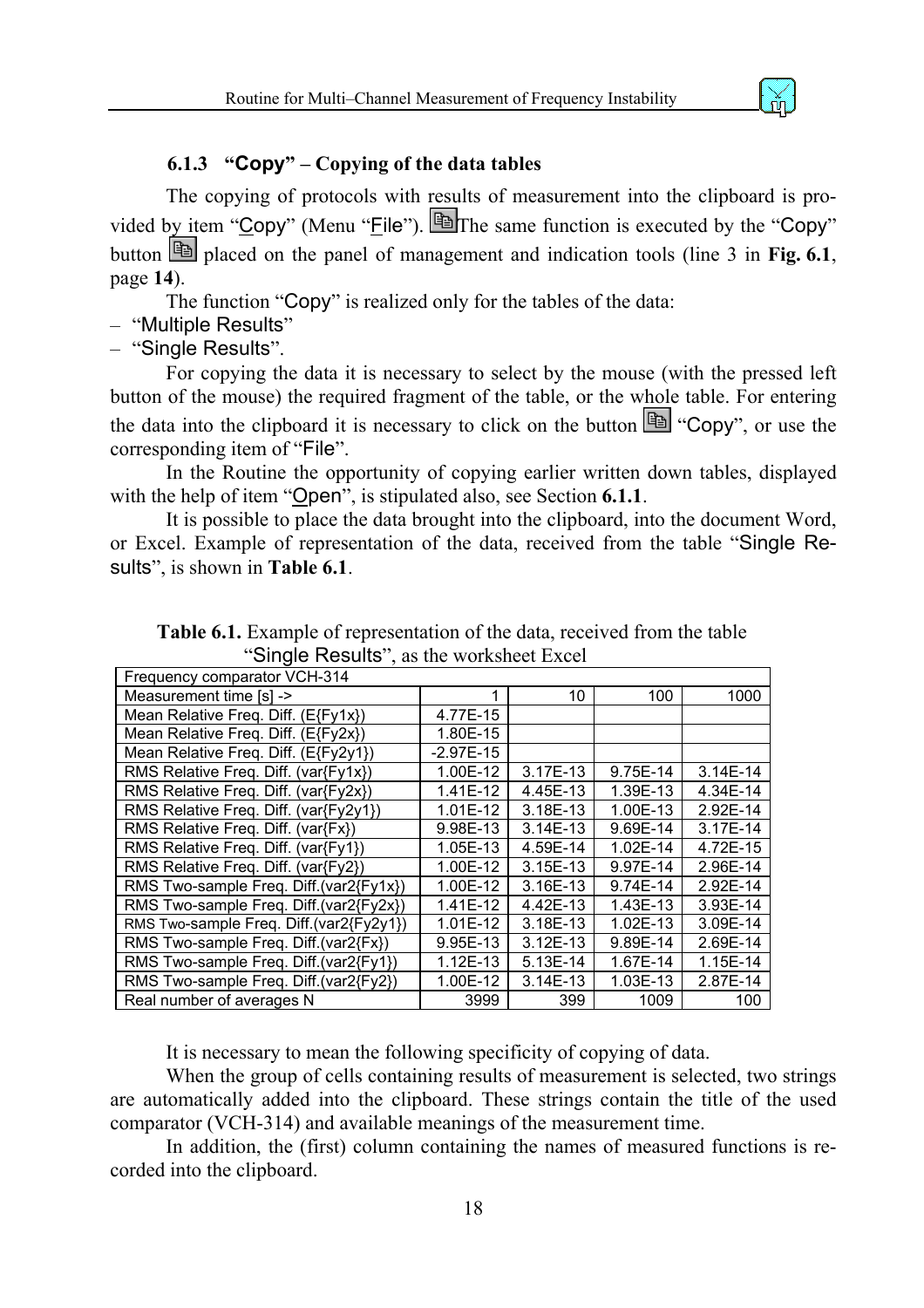

#### **6.1.4 "Print" – Printing of Tables and Diagrams**

<span id="page-18-0"></span>In the Routine the opportunity of the printing of the tables of the data, and diagrams through the printer connected to the computer is stipulated.

For the printing of the protocol it is necessary to execute the following actions:

- To activate the required table (diagram) by click of the mouse.
- To click on the button  $\mathbb{R}$  "Print", located on the panel of management and indication tools (line 3 in **[Fig. 6.1](#page-13-1)**, page **[14](#page-13-1)**), or activate item "Print" (Menu "File").

It is assumed that the printer is connected and is filled.

The printout of the data table is supplemented by the header containing the title of the comparator used. Besides, the additional string is printed. This string contains data on the installed bandpass **B**, multiplying factor **K**, time of measurement **T**, and number of averaging **N**.

The printing of the table "Multiple Results" is carried out via the Editor of worksheets Excel, which should be beforehand installed on the used computer. This software is used as the OLE-server. That is caused by the necessity to adjust the sizes of the large tables to the sizes of the paper used for printing.

It is recommended to format the table "Multiple Results" before the printing. For this purpose it must be saved (with the help of item "Copy"  $\mathbb{E}$ ) as the worksheet Excel. Then, by making necessary formatting of the worksheet, it is possible to print the document.

If the diagram is printed, the type of the used comparator (VCH-314) in addition is shown.

#### **6.1.5 Item "Exit"**

The execution of item "Exit" (Menu "File") results in cessation of work of the Routine and closing of the screen interface VCH–314. If results of measurements are present, that were not saved, the preliminary inquiry about their saving is asked.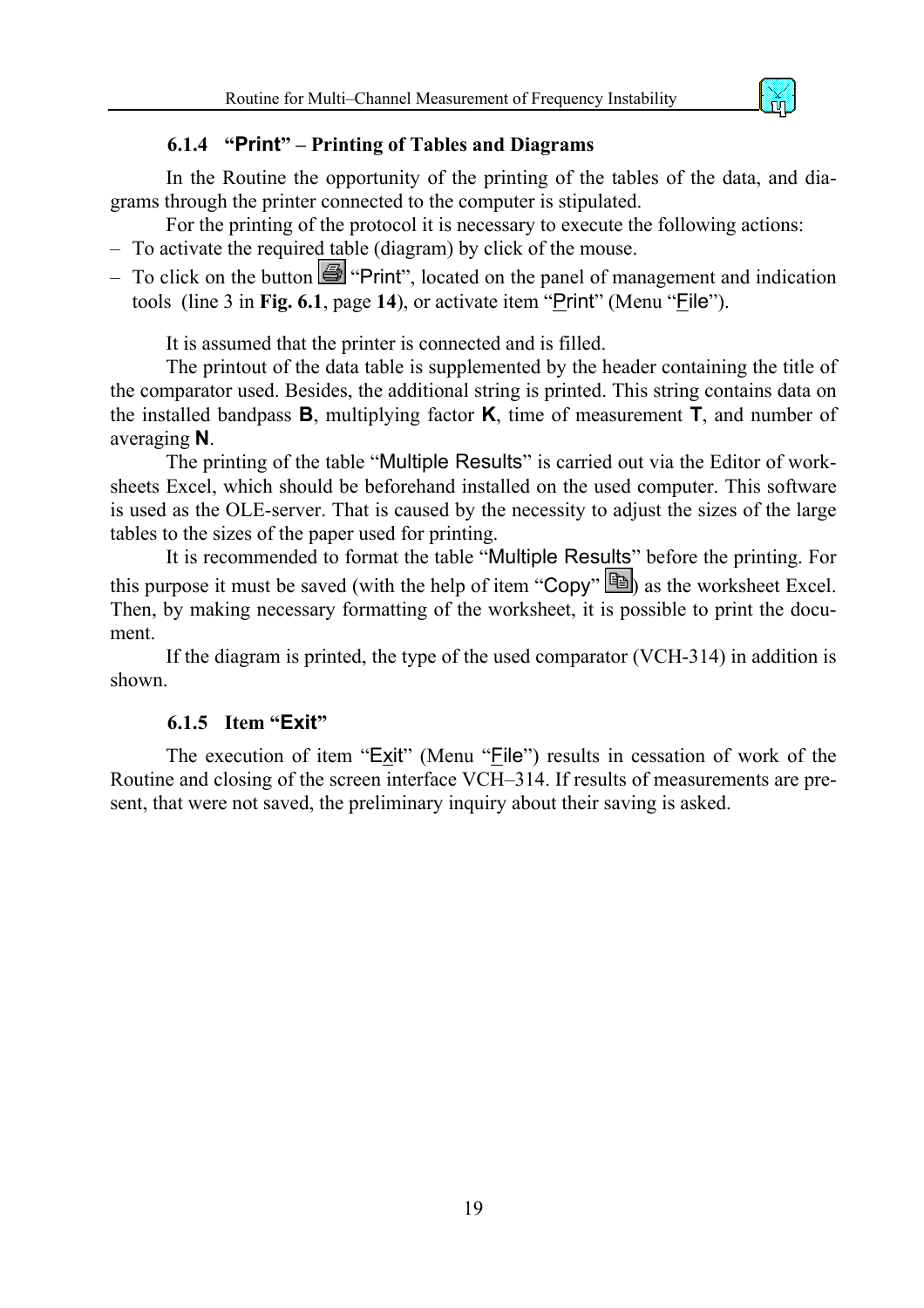#### <span id="page-19-1"></span>**6.2 Menu "Run"**

<span id="page-19-0"></span>Menu "Run" provides start-up of the Routine in modes of single and cyclic measurements over **N** data (see Section **[4 Variants of the Routine operation](#page-11-1)**). This menu contains the following items duplicated by managing buttons (buttons are shown in **[Fig. 6.1](#page-13-1)**, page **[14](#page-13-1)**).

– "Single", single measurements over **N** data, managing button .



- "Cyclic", cyclic measurements over **N** data, managing button .
- "Stop", pre-scheduled interruption of measurement, managing button
- $-$  "Recalc", recalculation of the tables and diagrams for the changed range of data, managing button Recalc

View of the opened Menu "Run" is shown in **[Fig. 6.5](#page-13-1)**.

| File | Run View    | Diagrams Windows<br>Help |
|------|-------------|--------------------------|
| Opt  | Single      | 예상대<br>n B               |
|      | Cyclic      |                          |
|      | <b>Stop</b> |                          |
|      | Recald      |                          |
|      |             |                          |
|      |             |                          |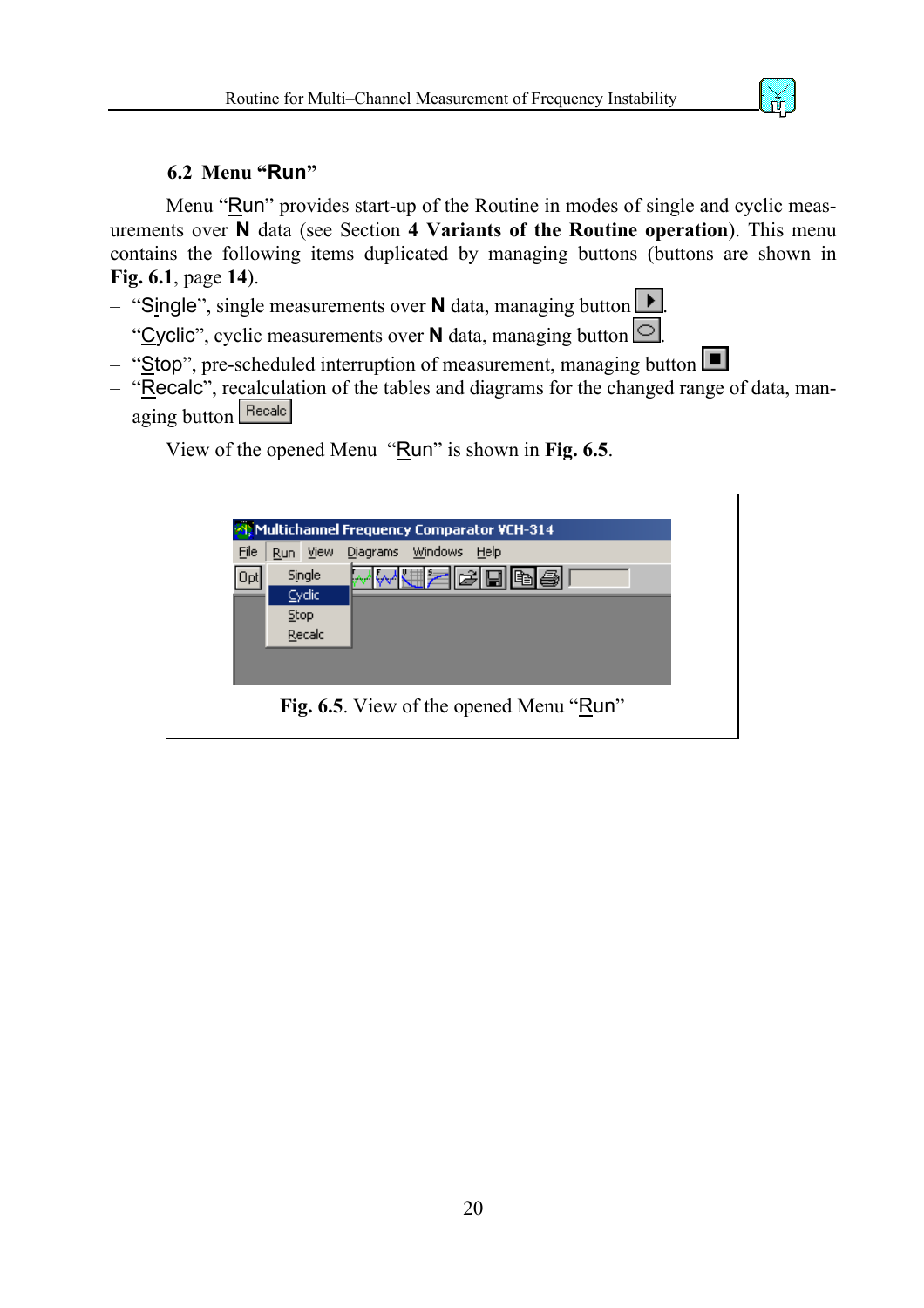

#### <span id="page-20-2"></span>**6.3 Menu "View" (Options, Tables)**

<span id="page-20-0"></span>Menu "View" contains items for the management by the Comparator, and displaying of tables with results of calculation of statistical functions describing the frequency instability. View of the opened Menu is shown in **[Fig. 6.6](#page-13-1)**.

| My Multichannel Frequency Comparator VCH-314 |                                    |  |  |  |
|----------------------------------------------|------------------------------------|--|--|--|
| File<br>Run                                  | Diagrams Windows<br>Help<br>View 1 |  |  |  |
|                                              | Options<br>E,                      |  |  |  |
|                                              | SingleResults Table                |  |  |  |
|                                              | MultipleResults Table              |  |  |  |
|                                              |                                    |  |  |  |
|                                              | Fig. 6.6. Menu " $View$ "          |  |  |  |

The last two items of Menu "View":

- "SingleResults Table",
- $-$  "MultipleResults Table",

provide the displaying of the tables containing data of the last measurement, and of all executed measurements, accordingly.

The setting of parameters of the Routine is carried out by the item "Options". The functions of this item are duplicated by activation of the button **Opt** "Options" placed on the panel of management and indication tools (see **[Fig. 6.1](#page-13-1)** on page **[14](#page-13-1)**).

The execution of this item yields the opening of the dialogue window "Options". An example of the dialogue window "Options" is shown in **[Fig. 6.7](#page-4-4)**.

The dialogue window "Options" contains the following panels: "Multiplication", "Bandpass", "Samples", "Serial interface", "Limits", "Inputs in use", and "Common commentary".

The purpose of these panels, and provided by these the settings are described below.

#### <span id="page-20-1"></span>**6.3.1 "Multiplication" – The setting of multiplication factor**

The multiplication factor **K** for the frequency noise (the variable  $K$ , see Section [2](#page-4-4)) is set from the "Multiplication" panel of the dialogue window "Options". This factor can take two meanings:  $10^3$  and  $10^6$  for input frequencies 5,10,100 MHz, or 778 and 5.96e5 for input frequency 10.0028 MHz.

The choice of a required meaning is carried out from the opened list "Multiplication factor".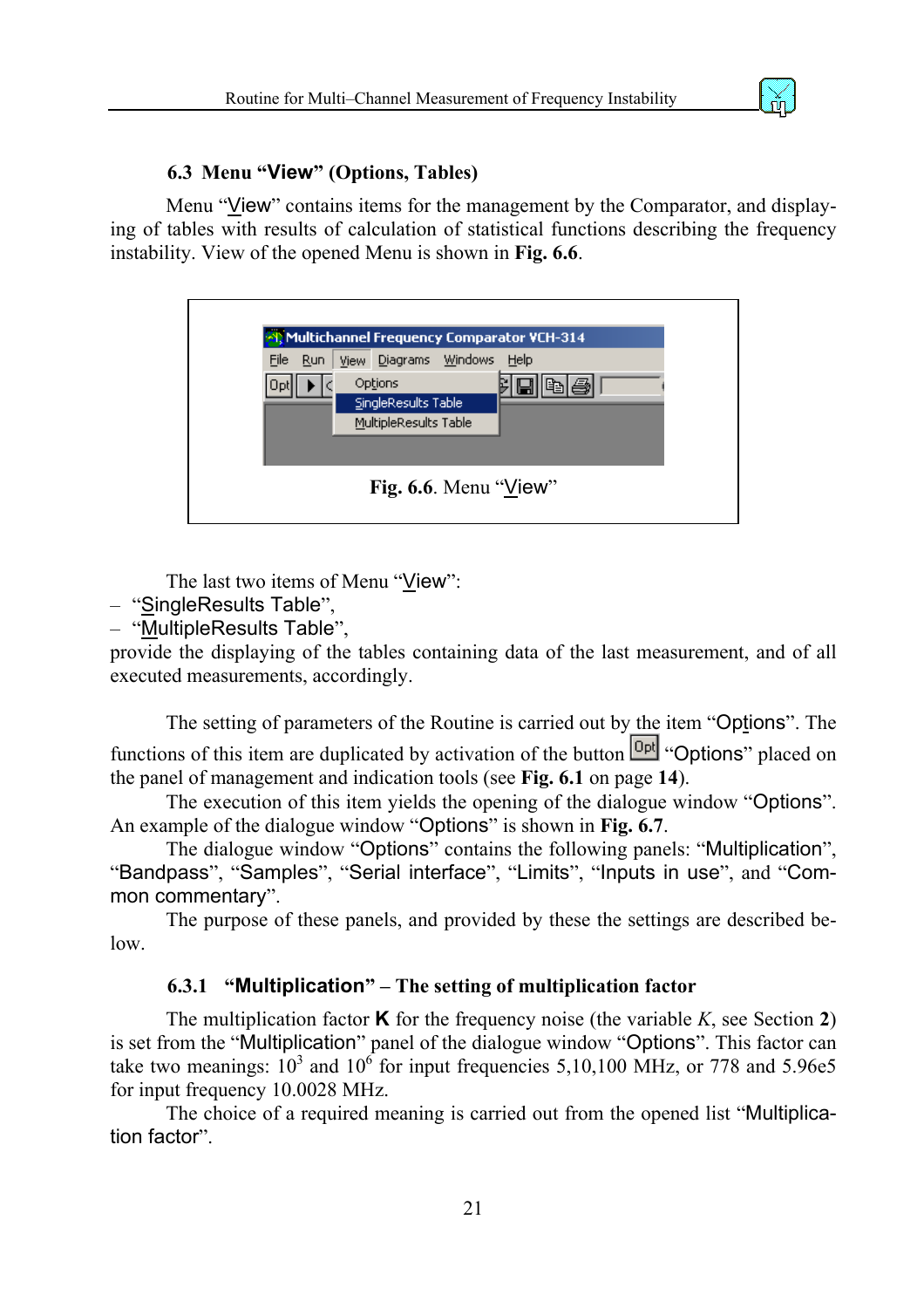

<span id="page-21-0"></span>The chosen meaning of the multiplication factor **K** is displayed on the indication panel (line 5 in **[Fig. 6.2](#page-4-4)**).

#### <span id="page-21-1"></span>**6.3.2 "Bandpass" – The setting of bandpass**

The set of available meanings of the bandpass **B** for measured frequency noise (the variable  $B$ , see Section [2](#page-4-4)) is determined by the chosen multiplication factor **K** (see previous Section).

If  $K=10^6$  (5.96e5), then this bandpass can take two meanings: 3Hz, or 10Hz. The choice of the required meaning is carried out by the activation of the appropriate button on the panel "Bandpass" of the dialogue window "Options".

For  $K=10^3$  (778) the meaning  $B=10$ kHz is set automatically.

The width of the bandpass is displayed on the indication panel (line 5 in **[Fig. 6.2](#page-4-4)**).

| Multiplication Factor                     |     | 1e6           |             |
|-------------------------------------------|-----|---------------|-------------|
| <b>Bandpass</b><br>$G$ 3Hz                |     | $C_{10Hz}$    |             |
|                                           |     |               | Yes         |
| Samples <sup>®</sup>                      |     |               |             |
| Max.average time                          | [s] | 500000        | Cancel      |
| Number of averages                        |     | 5             | <b>Help</b> |
| Write samples to file the                 | ⊽   | <b>Browse</b> |             |
| C:\Program Files\VCH-314\data\samples.dat |     |               |             |
| Decimate 1/100                            |     |               |             |
| Serial interface                          |     | COM1          |             |
| Limits:                                   |     |               |             |
| Max. freq. diff.                          |     | $1E-8$        |             |
| Max. freq. variance                       |     | $1E-8$        |             |
| Inputs in use-                            |     |               |             |
| $\nabla$ Fy1 $\nabla$ Fy2                 | г   | One signal    |             |
| Common comments                           |     |               |             |
| Self-test                                 |     |               |             |
| Input frequency-<br>$C$ 5 MHz             |     | $G$ 10 MHz    | $C$ 100 MHz |

**Fig. 6.7**. Window "Options"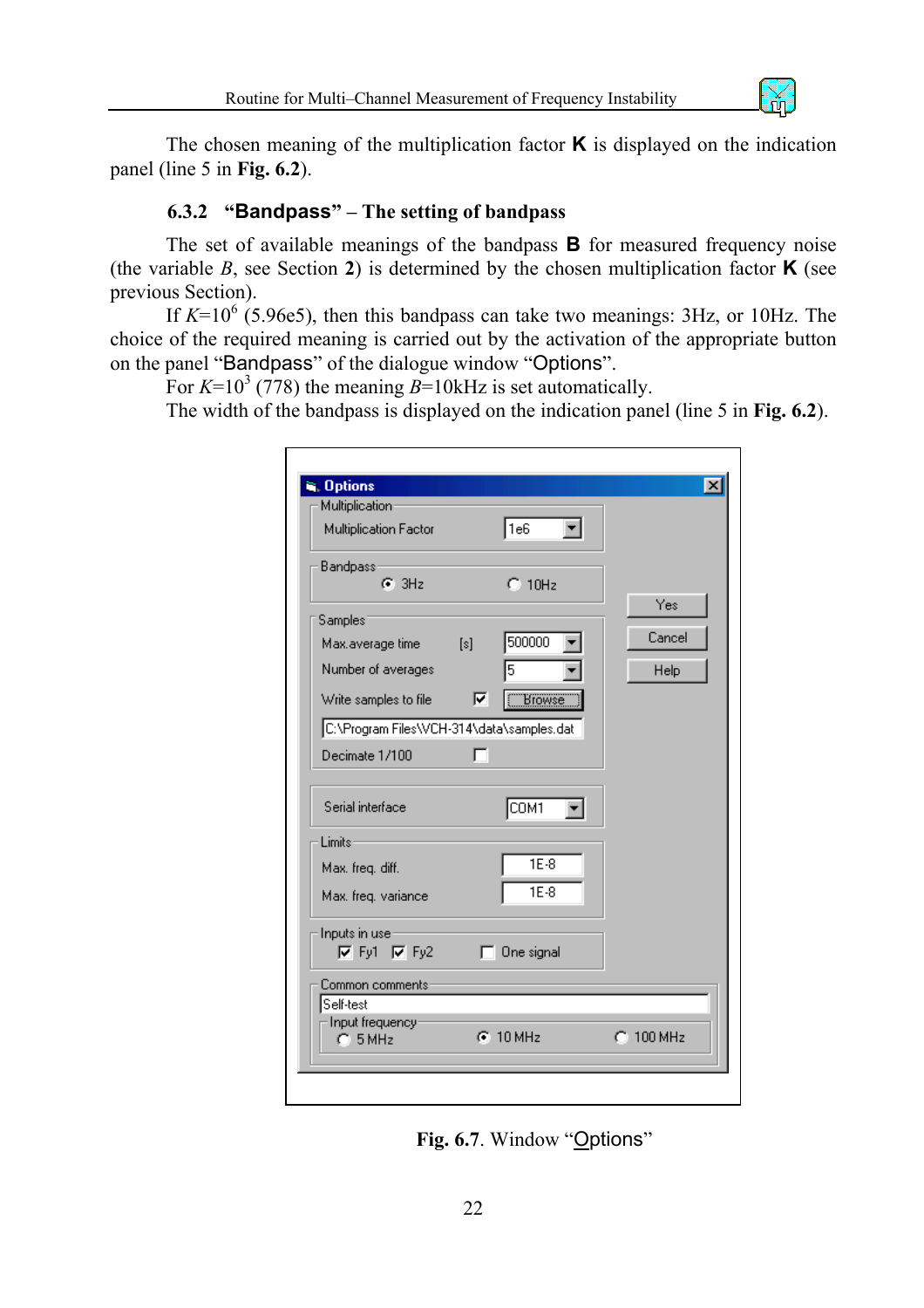#### <span id="page-22-1"></span>**6.3.3 "Samples" – The setting of maximal time of measurement**

<span id="page-22-0"></span>The setting of the maximal time **T** for the single measurement (the variable  $\tau$ , see Section **[2](#page-4-4)**) is carried out from the opened list "Max. Measurement time" (the "Samples" panel of the dialogue window "Options").

The time **T** can accept the following discrete meanings (in seconds): 1, 10, 100, 1000, 3600, 10000, 86400, 100000, 500000.

If  $T > 1$  (that is  $T = 10, 100, 1000, 3600,...$ ) the calculation of the characteristics of the frequency instability not only for the chosen meaning of **T**, but also for intermediate meanings is carried out. For this reason the value **T** is determined as the maximal time. The set of intermediate meanings is determined by the selected kind of the data represented.

For example, if  $T = 1000$  (sec) the calculation of all available characteristics is performed:

- for **T** =1, 10, 100, 1000, with the recording of appropriate quantities of readouts **N**, if the data are recorded as the table;
- $-$  for **T** =1, 2, 5, 10, 20, 50, 100, 200, 500, 1000, with the calculation of appropriate statistical functions, if the data are recorded as the diagram.

The chosen meaning of the maximal time **T** for the single measurement is displayed on the indication panel (line 5 in **[Fig. 6.2](#page-4-4)**).

#### <span id="page-22-2"></span>**6.3.4 "Samples" – The setting of number of averaging**

The setting of the quantity **N** of consecutively averaged values of the relative frequency deviations (the variable *N*, see Section **[2](#page-4-4)**) is carried out from the opened list "Number of samples" (the "Samples" panel of the dialogue window "Options").

This list contains possible meanings of the quantity  $N = 10, 20, 50, 100, 200, 500$ , 1000. However, with the activation of the list the User can enter any required meaning from the keyboard of the computer, for example,  $N = 99$ .

The quantity of readouts can be less due to the rejection of bad data (see Section **[5](#page-12-1)  [The restrictive admissions](#page-12-1)**).

If the duration of the ordered measurement is inadmissible (for example,  $N = 100$ for the maximal time of the single measurement  $T = 100000$  sec) then the information window "Samples" suggesting to decrease the maximal time, or number of averages, is displayed (see **[Fig. 6.8](#page-12-1)**).

#### **6.3.5 "Samples" – Write samples to file**

On completion of measurements the user can analyze any part of the measured data. To do this at any time later it is necessary to save samples of data in a file. Use button "Browse" to find a file or type the file name in the field below the button.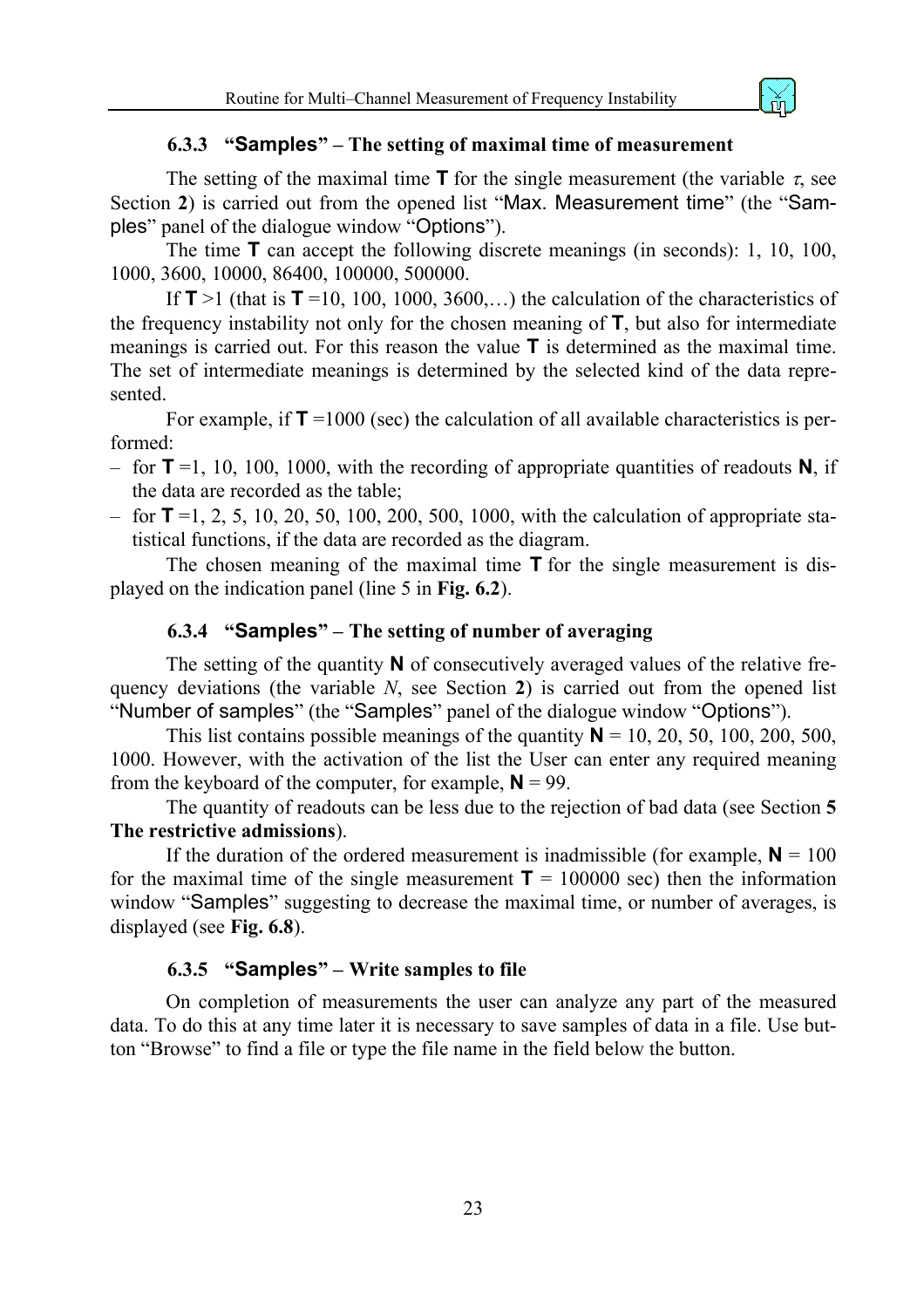<span id="page-23-0"></span>

The setting of the computer serial port number (COM 1,2,3,4), through



which the Routine is linked with the Comparator, is carried out from the opened list "Serial interface" (of the dialogue window "Options", see **[Fig. 6.7](#page-12-1)**).

Setting port COM0 switches the program into the demo-mode (the software uses random data instead of TIM output.

#### **6.3.7 "Limits" – The setting of restrictions on allowable parameters**

The setting of restrictions on allowable parameters (see also Section **[5 The re](#page-12-1)[strictive admissions](#page-12-1)**) is carried out from the "Limits" panel of the dialogue window "Options". This panel contains two windows:

– max freq. difference,

– max freq. variance.

If measured parameters exceed limits of allowable meanings, the information window "Difference of frequencies" (represented in **[Fig. 5.1](#page-13-1)**) is opened on the screen interface. The interruption of data processing happens in this case.

The data entry is continued if the intermediate stage of processing takes place. The excursion of measured parameters through allowable limit results in the termination of data entry only after the processing of the last ordered number **N** of averaged values.

#### <span id="page-23-1"></span>**6.3.8 "Inputs in use" – The choice of the method of measurement**

The method of measurement of the frequency noise is to be chosen with the help of this panel.

If only one field is activated, **Fy1**, or **Fy2**, frequencies of two oscillators are compared. In other words, the treatment of two signals,  $f_{vl}$  and  $f_x$ , or  $f_{v2}$  and  $f_x$ , is being made.

If both fields are activated, **Fy1** and **Fy2**, the measurements are being made by the method of three oscillators. The measurement of the frequency instability for each from three processed signals is possible in this case.

For the treatment of two signals with the elimination of the inner noise of the Comparator it is necessary to activate the field "The same signals".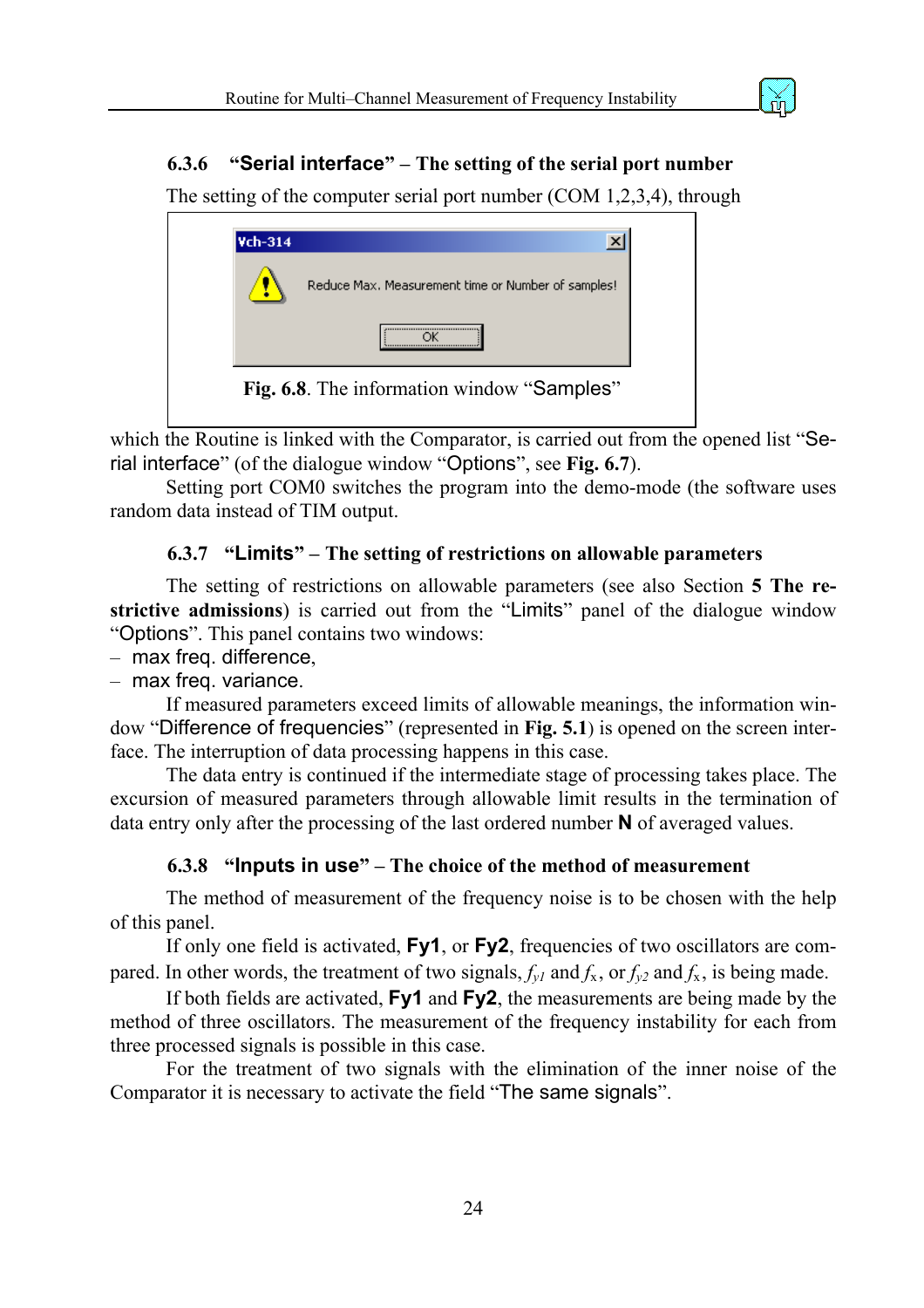

#### **6.3.9 "Common commentary" – The entering of the common commentary**

<span id="page-24-0"></span>This panel contains two elements: the field for the entering of any commentary (for example, with the indication of the used instruments), and three managing buttons for the indication of frequency of signals  $-5$  MHz, 10 MHz (10.0028 MHz) and 100 MHz.

The information introduced with the help of the panel "Common commentary", will be recorded together with all saved (as the file) tables and diagrams.

#### <span id="page-24-1"></span>**6.4 Menu "Diagrams"**

Menu "Diagrams" allows choosing the types of diagrams to be displayed, and their parameters. Here the opportunity of viewing of the power spectral density of the relative frequency deviation is stipulated. The open Menu "Diagrams" is shown in **[Fig. 6.9](#page-13-1)**.



Menu "Diagrams" contains the following items:

- "Time Samples",
- "Relative Freq. Diff",
- "VarianceVs Time",
- "Spectrum".

#### **6.4.1 Item "Time Samples"**

This item of Menu "Diagrams" is duplicated by button  $\mathbb{R}^d$ , placed on the panel of management and indication tools (line 3 in **[Fig. 6.1](#page-13-1)**).

The execution of the item yields the opening of the diagram "Time Samples" that shows the dependence of signals  $Y_{v1x}$ ,  $Y_{v2x}$  and  $Y_{v2y1}$  (formed by TIM, see

**[Fig.2.2](#page-5-0)**), on the readout current number *i*.

An example of the diagram "Time Samples" is shown in **[Fig. 7.3](#page-33-0)**.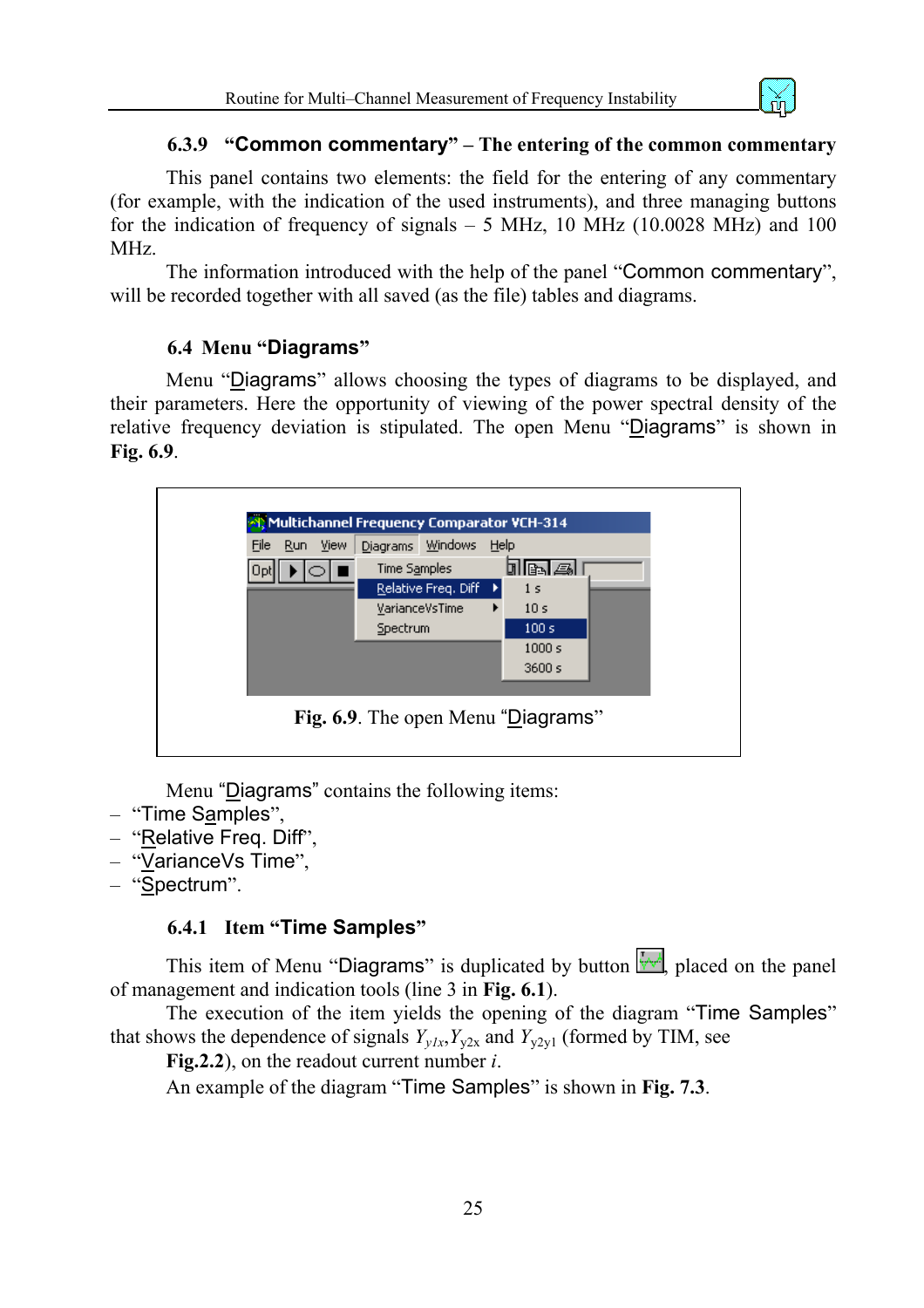#### **6.4.2 Item "Relative Freq. Diff"**

<span id="page-25-0"></span>This item of Menu "Diagrams" is duplicated by button  $\frac{|\mathbf{w} \cdot \mathbf{w}|}{|\mathbf{w} \cdot \mathbf{w}|}$  placed on the panel of management and indication tools (line 3 in **[Fig. 6.1](#page-13-1)**). The execution of the item "Relative Freq. Diff." yields the opening of the additional list. This list contains the set of possible meanings of the measurement time **T** : 1, 10, 100, 1000, 3600, 10000 seconds, 1 day or 1e5, 5e5 seconds. The accessible meanings of the measurement interval are determined by the maximal time of measurement **T** and chosen quantity **N** of averaged consecutive values of relative frequency deviations.

The change of the chosen earlier meaning **T** yields respective change in the displaying of the diagram "Relative Frequency Difference" (provided that this diagram is already opened). For instance, the increase of the measurement interval yields the smoothing of the chart displayed in the diagram.

The opening of the diagram by managing button  $\sqrt[n]{x}$  results in the choice of the measurement interval used for this diagram earlier. By default the interval equal to 1 second is selected. An example of the diagram "Relative Frequency Difference" is shown in Ошибка! [Источник](#page-13-1) ссылки не найден..

#### <span id="page-25-1"></span>**6.4.3 Items "VarianceVs Time", "Spectrum"**

With activation of item "Variance Versus Time" another additional list is opened (appropriate example is shown in **[Fig. 6.10](#page-13-1)**). This list contains the set of statistical functions describing the frequency instability:

- var $\{y,t\}$  root mean square relative frequency difference,
- var $2\{y,t\}$  root mean square two-sample relative frequency deviation (Allan variance).



The call of the item is duplicated by button  $\mathbb{R}$  "Variance", placed on the panel of management and indication tools (line 3 in **[Fig. 6.1](#page-13-1)**).

The clicking (by the mouse) on this button yields the displaying of the diagram called earlier. By default the call of the diagram var{y,t} takes place.

When the item "Spectrum" is executed, the power spectral density of relative frequency deviations is calculated and displayed. The call of this item is duplicated by button **E**, placed on the panel of management and indication tools (line 3 in **[Fig. 6.1](#page-13-1)**).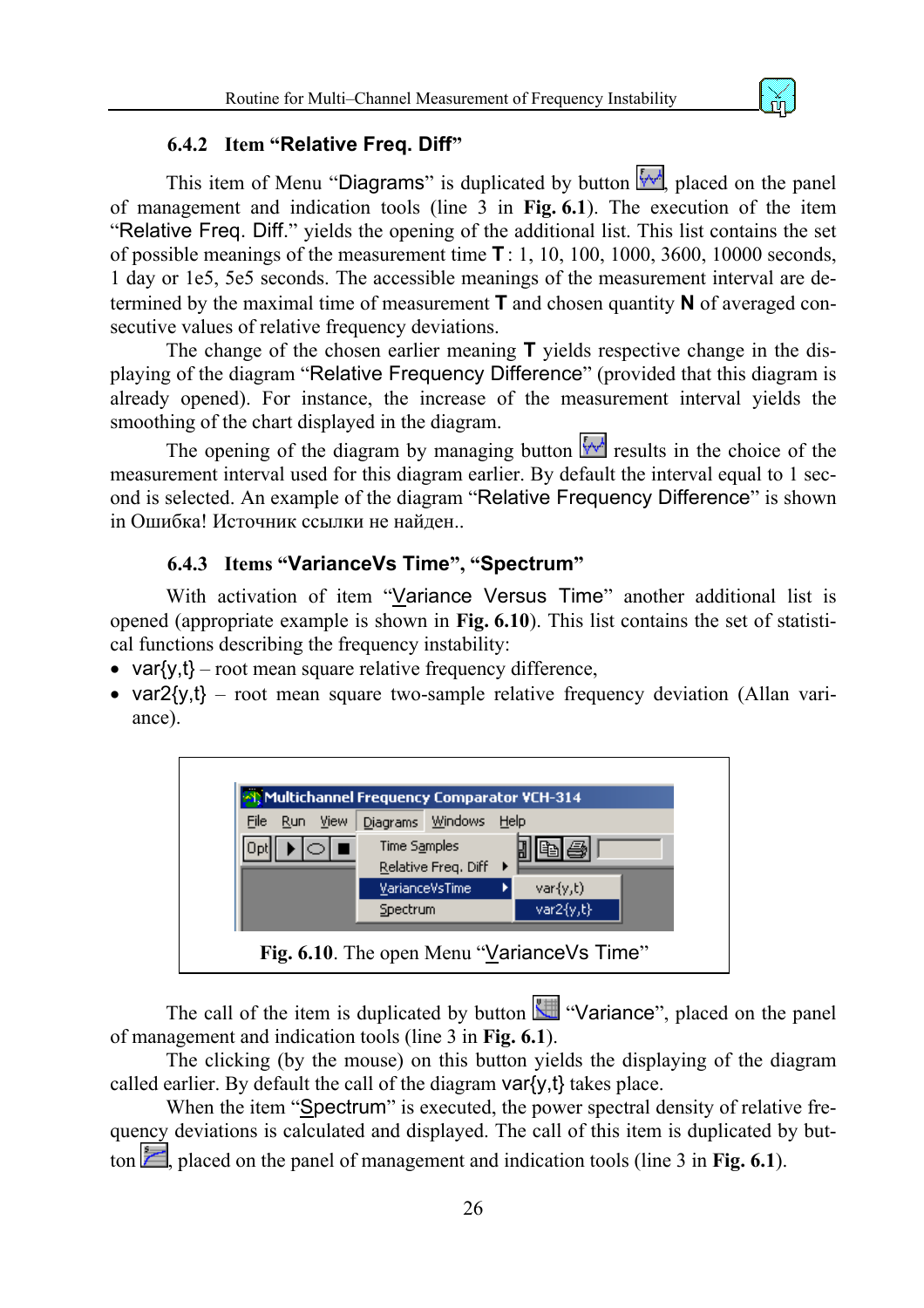

<span id="page-26-0"></span>If the method of three oscillators is used, the appropriate data not only for the difference between frequencies of any two signals, but also for the frequency noise of anyone from three signals can be displayed on diagrams "Variance Versus Time" and "Spectrum".

#### **6.5 Menu "Windows"**

This menu provides the management by the displaying of earlier opened windows containing results of the analysis of various characteristics of the frequency instability.

The activation of Menu "Windows" yields the opening of the dialogue window "Windows" (see **[Fig. 6.11](#page-27-1)**).

This Menu contains two items

- "Cascade",
- "Arrange icons",



and the list of opened windows (which can be turned to icons) as well. The symbol "∨" marks the window, to which the management is transferred.

After item "Cascade" is executed all windows are opened as the cascade, and item "Arrange icons" provides the arrangement of icons on the screen interface.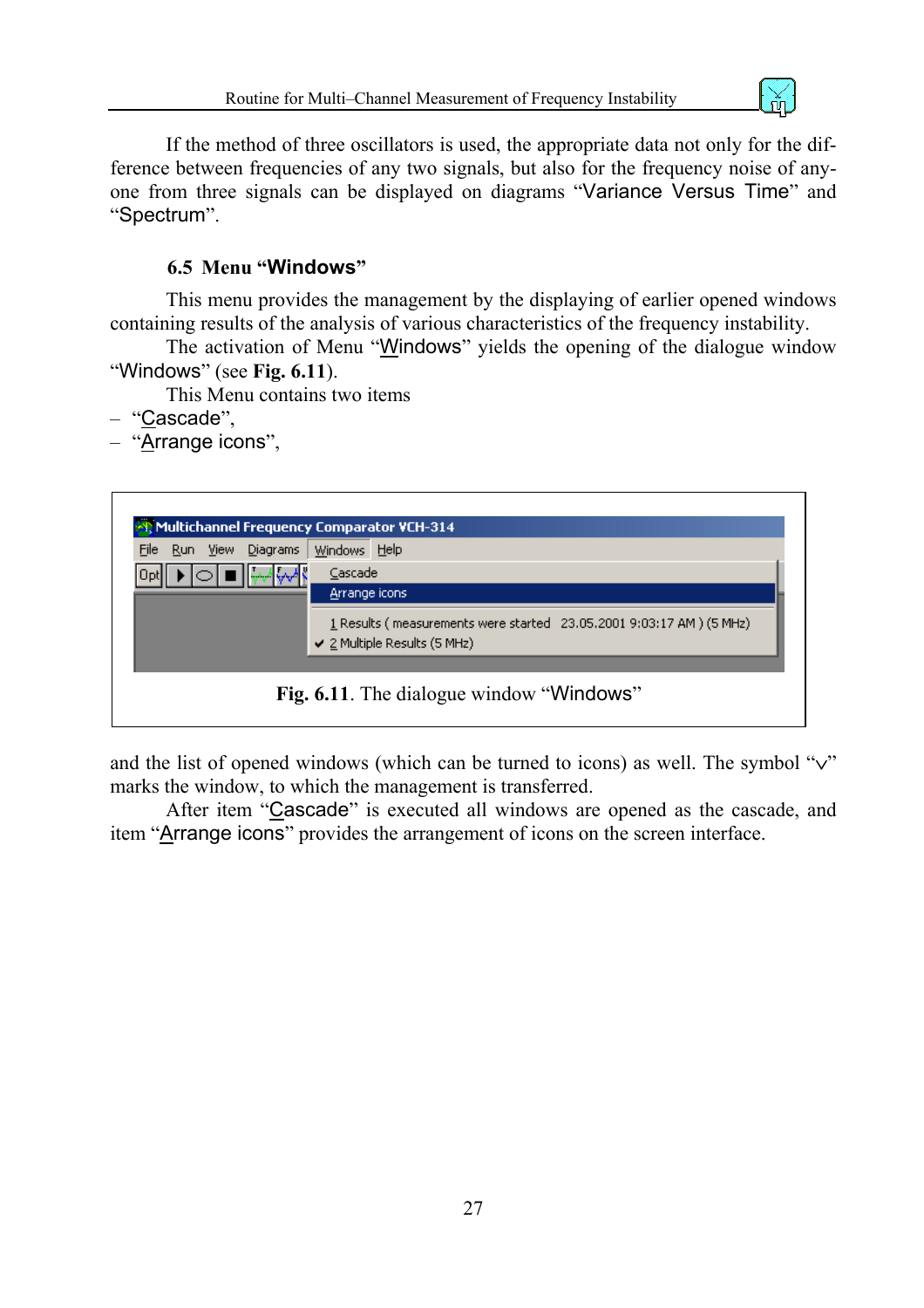

#### **6.6 Menu "Help"**

<span id="page-27-0"></span>Menu "Help" provides the call of help system, and also the displaying of the information about the Manufacturer of the present Routine. The opened window "Help" is shown in **[Fig. 6.12](#page-27-1)**.

<span id="page-27-1"></span>

| Multichannel Frequency Comparator VCH-314<br>File<br><b>View</b><br>Run. | Diagrams                        | <b>Windows</b> | Help |          |  |
|--------------------------------------------------------------------------|---------------------------------|----------------|------|----------|--|
|                                                                          | ∎ II <del>. M</del>             |                |      | Contents |  |
|                                                                          |                                 |                |      | About    |  |
|                                                                          | Fig. 6.12. Opened window "Help" |                |      |          |  |

The contextual - dependent help is stipulated in the Routine. Pressing of key F1 from the keyboard carries out the call of the appropriate section of the help system.

#### **6.7 Panel of management and indication tools**

Panel of management and indication tools is shown by line 3 in **[Fig. 6.1](#page-13-1)**, and line 5 in **[Fig. 6.2](#page-13-1)**, see page **[14](#page-13-1)**. The assignment of all buttons located on the first part of the panel (line 3) was described above. It is necessary only to add that after the "Print" button  $\overline{\mathbf{a}}$  the information window is located, in which the time (in seconds) necessary for the completing of the measurement is displayed.

The management and indication tools, shown in line 5, are to be discussed now.

Here four information windows, located on the right, display the parameters accepted for measurements by appropriate settings in the window "Options", see Section **[6.3 Menu "View" \(Options, Tables\)](#page-20-2)**, **[Fig. 6.7](#page-19-1)**.

Other five tools of the panel have the following assignment.

#### **6.7.1 The button "File"**

The button "File" is accessible if the user switched ON writing of samples to file (see Section 6.3.5). It means, that the data from file named in the corresponding field on window "Options" will be used for calculations after pressing the button "Recalc".

#### **6.7.2 The button "All"**

The button "All" is activated at the beginning of any measurement. It means, that the result of all measurements will be displayed in tables and diagrams.

In the analysis of results of measurements the necessity can arise to display only part of obtained data (for example, for the exception of artifacts). The special tools are stipulated for such processing.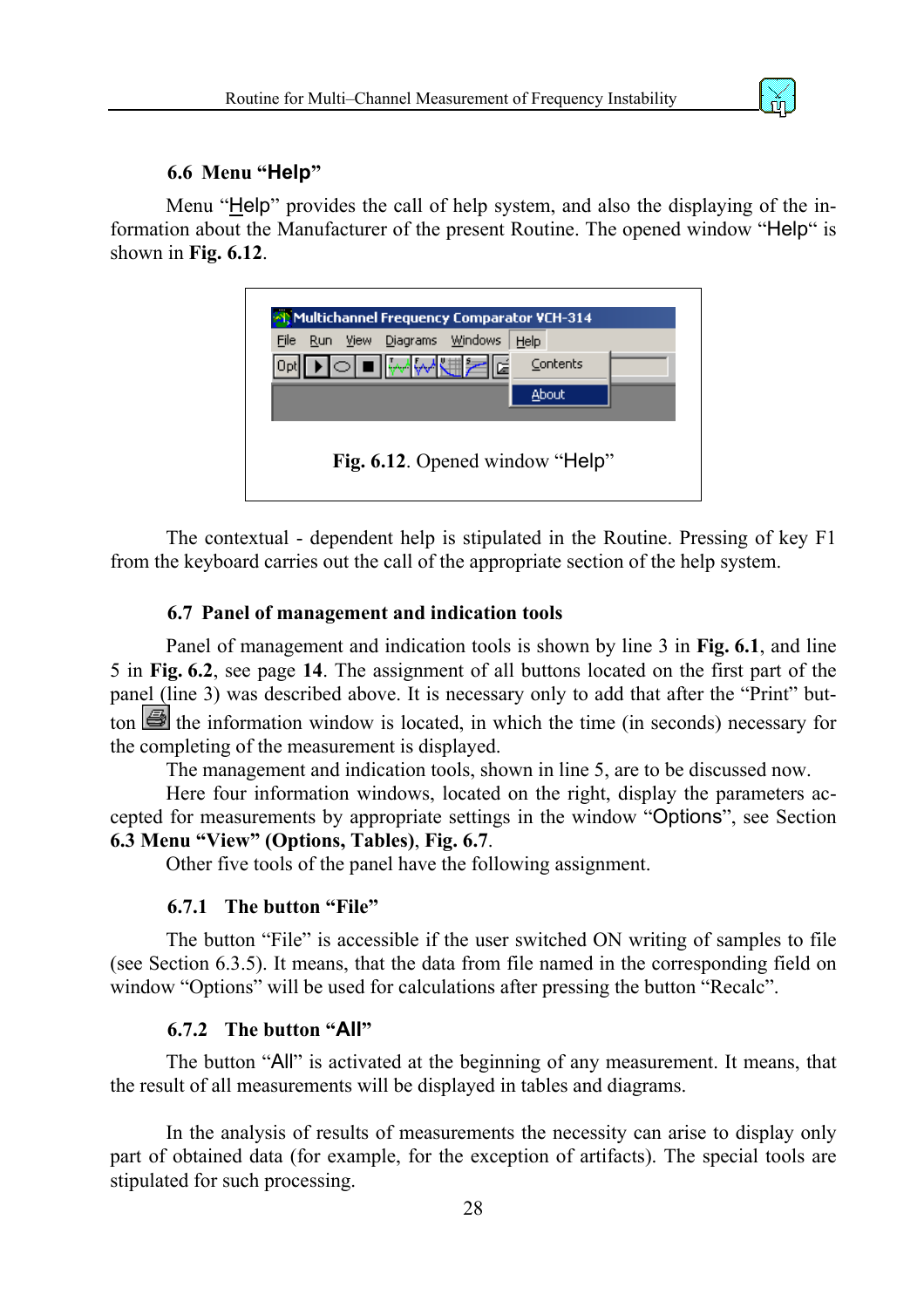

#### **6.7.3 Analysis of the part of data**

<span id="page-28-0"></span>For the analysis of the part of the measured data it is necessary to execute the following operations.

- 1. To activate the button "From" (or button "File").
- 2. To print (from the keyboard) the number of the readout, from which it is necessary to begin the analysis of data, into the field with the same name.
- 3. To print (from the keyboard) the number of final readout to be analyzed into the field  $"To"$ .
- 4. To click by mouse on the button  $\sqrt{\frac{\text{Recalc}}{\text{Recalc}}}$ , or to call the appropriate item from Menu "Run", see Section **[6.2](#page-19-1)** on page **[20](#page-19-1)**.
- 5. To call again the required table, or diagram, through the menu, or by clicking the appropriate button.

Note.

- 1. If inadmissible narrow range for recalculation of some table (or diagram) was chosen, the attempt of call of badly defined function is finished by indication of the information window "Not enough data" (see **[Fig. 6.13](#page-20-2)**).
- 2. Using button "From" allows to calculate statistical functions in accor-



dance with the chosen range of sample numbers only for average times equal or more than 100 seconds. The statistical functions for average times less than 100 s. are calculated using data from the circular buffer, containing last 4000 samples of phase from TIM output got during measurements.

3. To calculate statistical functions in accordance with the chosen range of sample numbers for all average times use writing samples to the file and button "File" accordingly.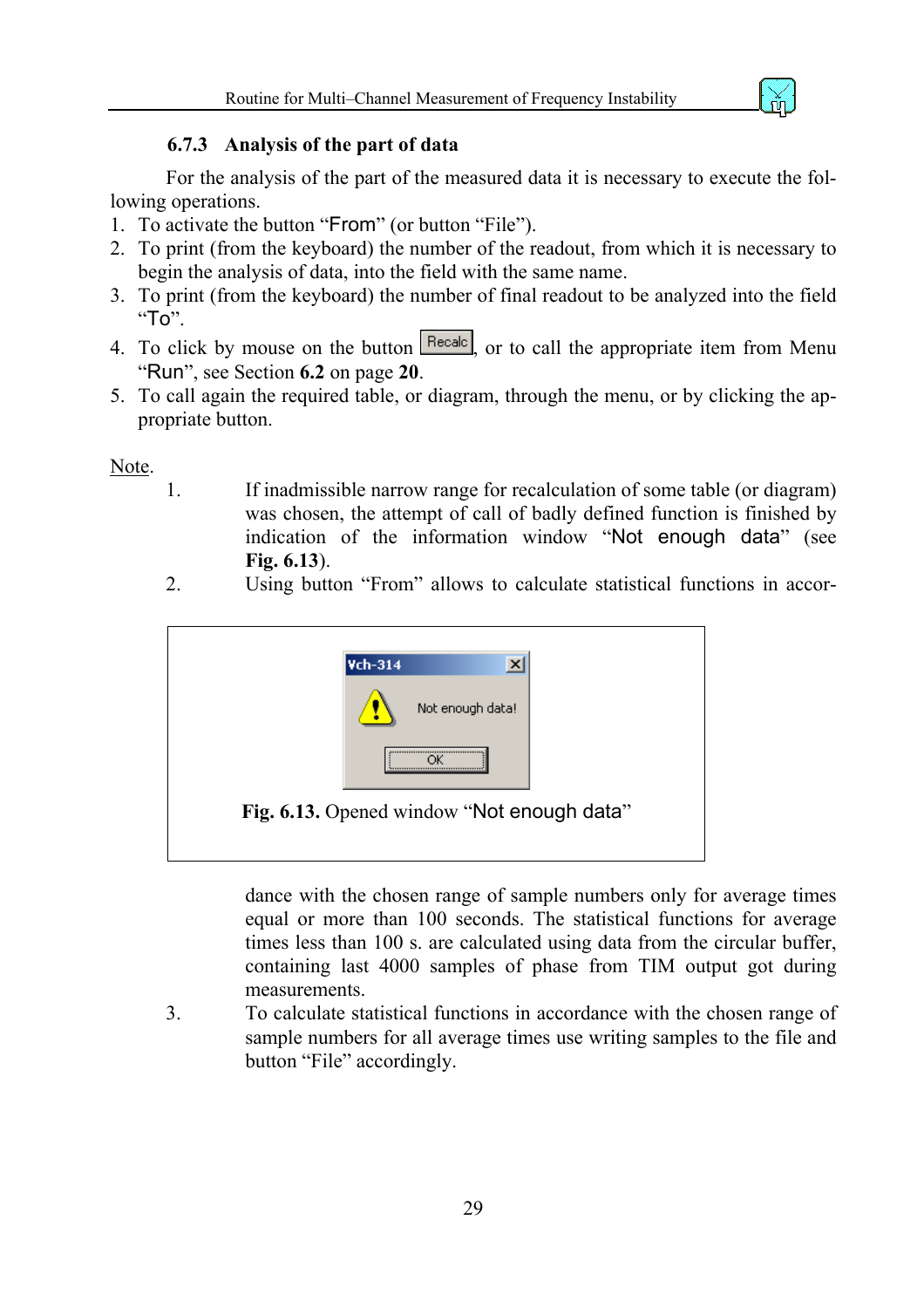

#### **7 Tables and Diagrams**

<span id="page-29-0"></span>The results of the Routine execution are always displayed in two tables, see Section **[6.3 Menu "View" \(Options, Tables\)](#page-20-2)**:

– "Multiple Results",

– "Single Results".

Table "Multiple Results", by default, is contained on the screen interface as an icon. Table "Single Results" is displayed in the full size.

At the request of the User the various diagrams with characteristic of the frequency instability, may be calculated and displayed (see Section **[6.3 Menu "View" \(Op](#page-20-2)[tions, Tables\)](#page-20-2)** and Section **[6.4 Menu "Diagrams"](#page-24-1)**).

The description of the tables and diagrams is given below.

#### **7.1 Table "Single Results"**

The results of last measurement are presented in this table. The possible view of the table is shown in **[Fig. 7.1](#page-20-2)**.

| 30.06.2001 10:24:28 AM ( 5 MHz )        |             |                                 |                                 |                               |                    |  |
|-----------------------------------------|-------------|---------------------------------|---------------------------------|-------------------------------|--------------------|--|
|                                         |             |                                 |                                 |                               |                    |  |
|                                         |             | <b>☑</b> Fyx  ☑ Fzx             |                                 | <b>☑</b> Fzy <b>☑</b> Fx      | ⊡Fy<br><b>M</b> Fz |  |
| Measurement time [s] ->                 |             | 10                              | 100                             | 1000                          | 3600               |  |
| [Mean Relative Freq. Diff. (E{Fyx})     | $-1.00e-12$ |                                 |                                 |                               |                    |  |
| Mean Relative Freq. Diff. (E{Fzx})      | -1.00e-12   |                                 |                                 |                               |                    |  |
| Mean Relative Freq. Diff. (E{Fzy})      | 5.28e-17    |                                 |                                 |                               |                    |  |
| RMS Relative Freq. Diff. (var{Fyx})     | 1.43e-12.   | [1.59e-13   1.87e-14   1.29e-15 |                                 |                               | 4.35e-16           |  |
| RMS Relative Freq. Diff. (var{Fzx})     | 1.42e-12.   |                                 | l1.57e-13 l2.09e-14 l1.42e-15 l |                               | I6 48e-16          |  |
| [RMS] Relative Freq. Diff. (var{Fzy})   | l2.02e-12 i | 2.02e-13                        | 2.13e-14 1.90e-15               |                               | $6.04e-16$         |  |
| RMS Relative Freq. Diff. (var{Fx})      | 1.35e-13.   | 6.66e-14                        | l1.29e-14 l1.80e-16.            |                               | $3.49e-16$         |  |
| [RMS] Relative Freq. Diff. (var{Fy})    | 1.43e-12.   | 1.44e-13                        |                                 | l1.35e-14 l1.28e-15 l2.59e-16 |                    |  |
| RMS Relative Freq. Diff. (var{Fz})      | 1.43e-12    | 1.42e-13                        |                                 |                               | 5.45e-16           |  |
| [RMS Two-sample Freq. Diff.(var2{Fyx}). | l1.75e-12.  | 1.82e-13.                       | 2.40e-14 1.50e-15               |                               | $5.07e-16$         |  |
| (RMS Two-sample Freq. Diff.(var2{Fzx})  | 1.74e-12    | 1.79e-13                        | 2.70e-14 1.65e-15               |                               | 17.59e-16          |  |
| (RMS Two-sample Freq. Diff.(var2{Fzy})  | l2.48e-12   | 2.49e-13                        | l2.63e-14 l2.37e-15.            |                               | $17.32e-16$        |  |
| RMS Two-sample Freq. Diff.(var2{Fx}).   | 1.86e-13    | 4.07e-14                        |                                 |                               | $3.86e-16$         |  |
| RMS Two-sample Freq. Diff.(var2{Fy})    | 1.76e-12    | 1.77e-13.                       |                                 | 1.64e-14 1.60e-15 3.29e-16    |                    |  |
| RMS Two-sample Freq. Diff.(var2{Fz})    | 1.75e-12    | 1.75e-13.                       | 2.05e-14 1.75e-15               |                               | 6.54e-16           |  |
| Real number of averages N               | 39600       | 3959                            | 395                             | 38.                           | 10                 |  |

**Fig. 7.1**. Possible view of table "Single Results"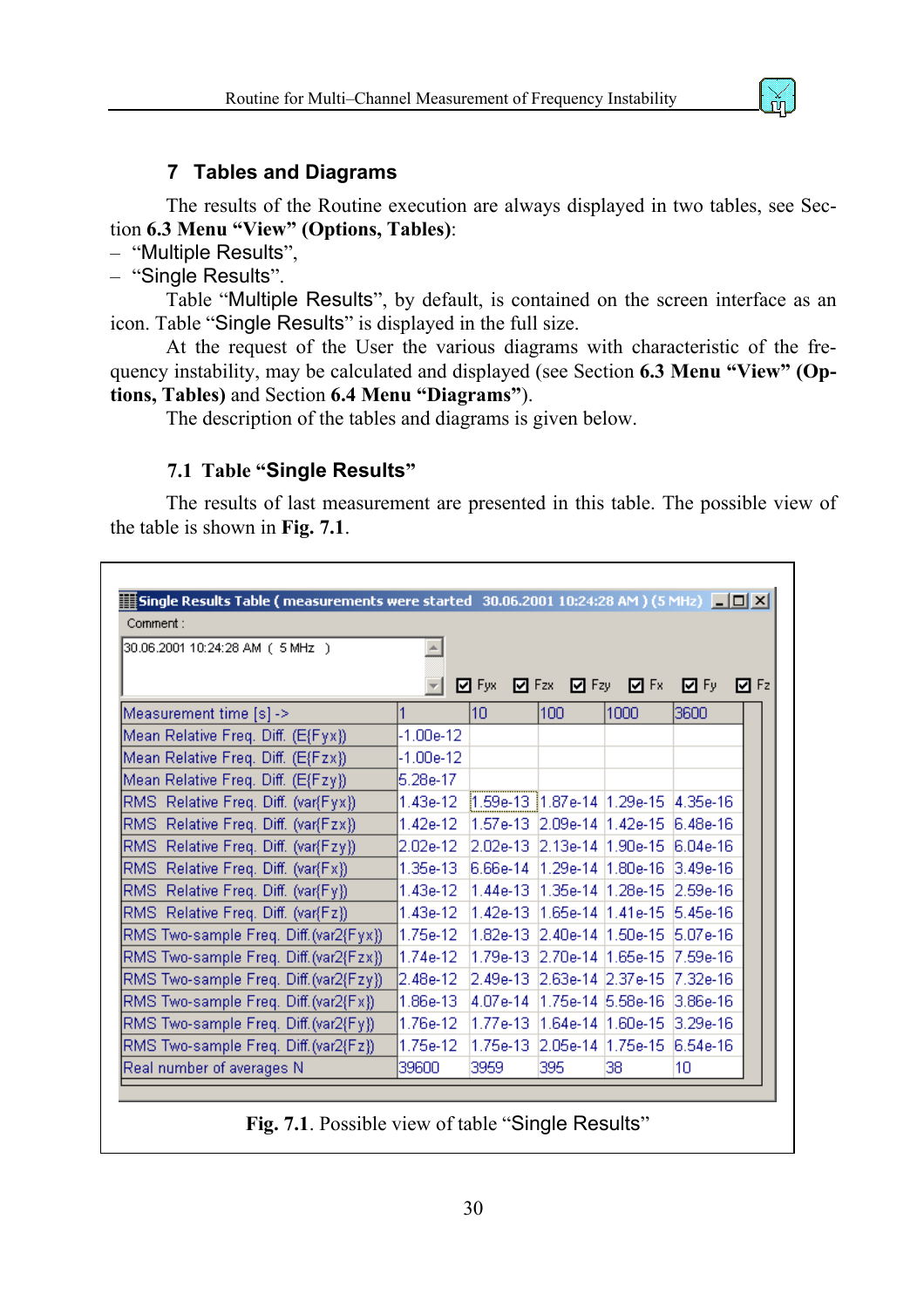

The table contains the following fields.

- "Heading". Date and time of the executed measurement are displayed here. The managing buttons typical for the standard Windows application are put into this field.
- "Commentary". The date and time of the executed measurement are displayed in this field by default. Any textual information desired by the User can be inserted here. While table "Single Results" is recorded into the file the comment is recorded as well.
- Field of the order of signals to be analyzed. Check box in the appropriate window of the field is used for the choice of signals (and their combinations). In case, when only two signals are connected to inputs of the Comparator, only one window for the difference of frequencies is available: "Fy1–Fx", or "Fy2–Fx". The kind of the frequency difference available for the analysis is determined by the used input of the Comparator: "Fy1", or "Fy2", see Section **[6.3 Menu "View" \(Options, Tables\)](#page-20-2)**.
- "Table with results of measurements" (see also **[Table 6.1](#page-23-1)**). Its content is discussed below.

The first line "Measurement time" in "Table with results of measurements" displays the interval  $\mathbf{T}$  for the frequency instability measurement. If  $\mathbf{T} > 1$ , then the indication of results for intermediate meanings of the measurement interval takes place. Note that value **T** has dimension "second".

The content of other lines is determined by the selected method of the measurement (two, or three oscillators). The main part of displayed functions is available only for the method of three oscillators.

The lines of displayed functions are formed in blocks. Each block can contain up to three lines (depending on number of processed signals or their combinations).

In the first block of lines "Mean Relative Freq. Diff.  $(E{Fy1x})$ " the averaged frequency difference is displayed.

The second block "RMS Relative Freq. Diff. (var{Fy1x})" contains meanings of the standard of the frequency difference for pair of signals.

The third block "RMS Relative Freq. Diff. (var{Fx})" contains meanings of relative instability of frequency for any from three analyzed signals. This block is available only for the method of three oscillators.

In the fourth block "RMS Two-sample Freq. Diff. (var2{Fy1x})" the meanings of the two-sample relative variation (Allan variance) for the frequency difference of two signals are given.

The fifth block "RMS Two-sample Freq. Diff. (var2{Fx})" contains meanings of the two-sample relative frequency cross-variances (Allan cross-variance) for any from three analyzed signals. This block is available only for the method of three oscillators.

If the same signal is connected to inputs  $f_y$ <sup>"</sup> and  $f_y$ <sup>"</sup> (see Section **[6.3.8 "Inputs](#page-23-1) in use" [– The choice of the method of measurement](#page-23-1)**) the Allan variance describing the noise in the difference frequency  $(f_{v1} - f_{x})$  is displayed in this block. The noise added by Comparator is eliminated in this case.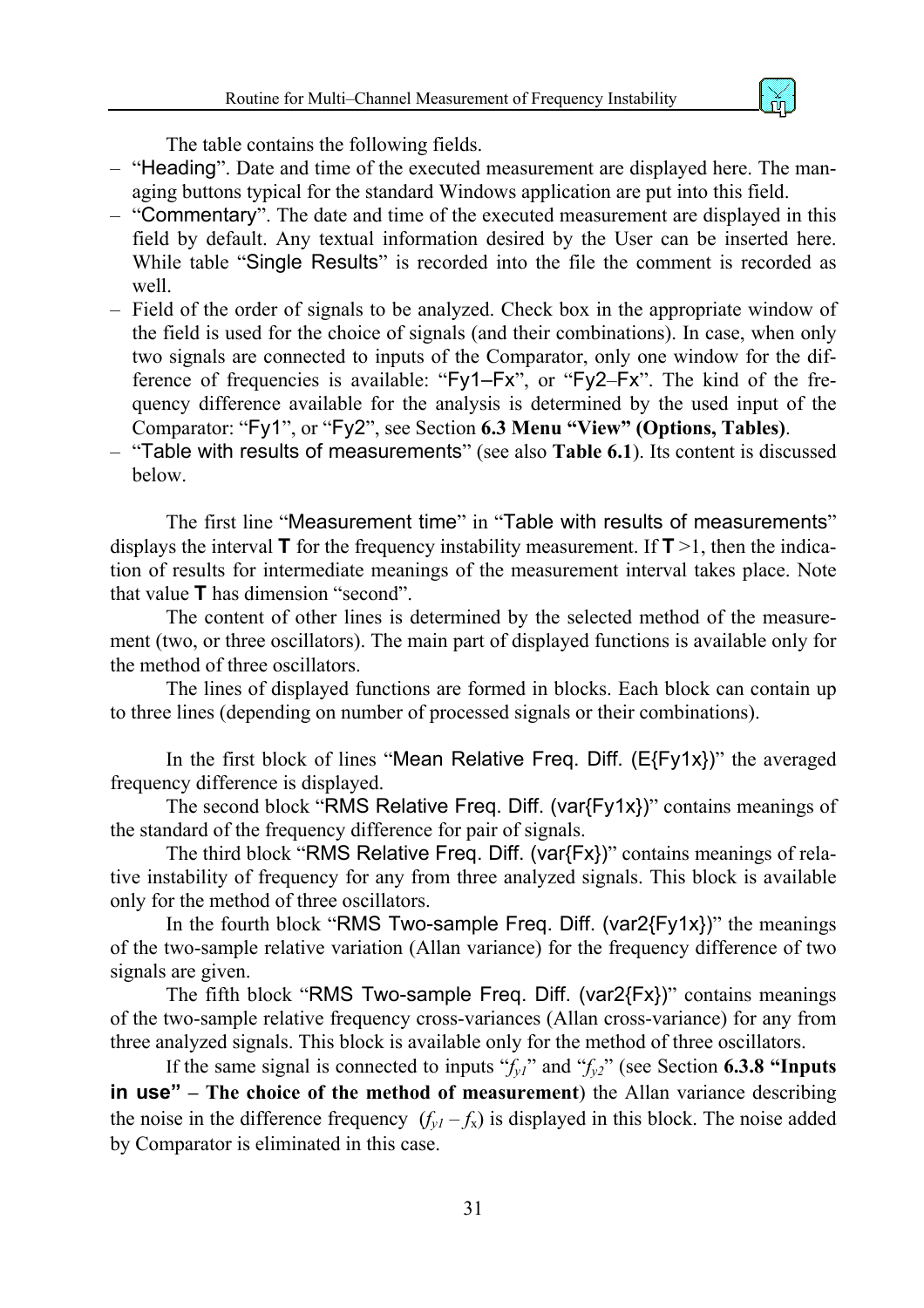

<span id="page-31-0"></span>Note that the setting of the option "The same signals" results in indication only of one line per block.

The last line contains true (for each possible interval of measurement **T**) quantity **N** of averaged relative deviations of frequency.

The User can change the width of each column of the table with results of measurements. To change the width of the column it is necessary (with pressed right mouse button) to capture the right boundary of the column in the field of its header. Then, moving the pointer of the mouse horizontally, it is possible to set the required width of the column.

In the cyclic mode of operation of the Routine the contents of the table is updated after each measurement. It allows to watch the process of measurements and, if necessary, to interrupt it.

#### **7.2 Table "Multiple Results"**

In the table the results of measurements executed from the moment of the setting of required parameters and start of the Routine execution are recorded. The possible view of the table is shown in **[Fig. 7.2](#page-31-1)**.

| 20.10.05 12:54:29 (Self-test - 10 MHz ) |             | $\overline{M}$ E(y)             | $\overline{V}$ var{y,t}                                                                                              |               | $\overline{V}$ var2{ $\gamma$ t} |                |
|-----------------------------------------|-------------|---------------------------------|----------------------------------------------------------------------------------------------------------------------|---------------|----------------------------------|----------------|
|                                         |             |                                 | $\overline{M}$ Fy1x $\overline{M}$ Fy2x $\overline{M}$ Fy2y1 $\overline{M}$ Fx $\overline{M}$ Fy1 $\overline{M}$ Fy2 |               |                                  |                |
| Measured functions ->                   | $E$ (Fy1x)  | $\textsf{var}(\mathsf{Fy1x},1)$ | var(Fy1x,10)                                                                                                         | var{Fy1x,100} | var{Fy1x,1000}                   | $ var$ Fy1x,36 |
| 120.10.05 12:53:48                      | $-2.00e-14$ | 1.36e-14                        | l1.53e-15.                                                                                                           | 3.00e-16      | 0.00e00                          | 0.00e00        |
| 120.10.05.12:54:00                      | -2.00e-14   | 1.41e-14                        | 1.39e-15                                                                                                             | 2.48e-16      | 0.00e00                          | 0.00e00        |
| 20.10.05 12:54:14                       | $-2.00e-14$ | 1.48e-14                        | 1.65e-15                                                                                                             | l2.47e-16     | 10.00e00                         | 0.00e00        |
| 20.10.05 12:54:29                       | $-2.00e-14$ | 1.45e-14                        | 1.42e-15                                                                                                             | 1.88e-16      | 0.00e00                          | 0.00e00        |
|                                         |             |                                 |                                                                                                                      |               |                                  |                |

<span id="page-31-1"></span>Fields of the table "Multiple Results" in many respects are similar to fields used in the table "Single Results" (see previous Section). There is the difference in two last fields.

"Field of the order of signals to be analyzed"

Here, in addition to the choice of signals (and their combinations), the possibility of the choice of displayed statistical functions is stipulated:

- $E\{v\}$  the mean relative difference between frequencies of two signals,
- var $\{v,t\}$  frequency relative variance,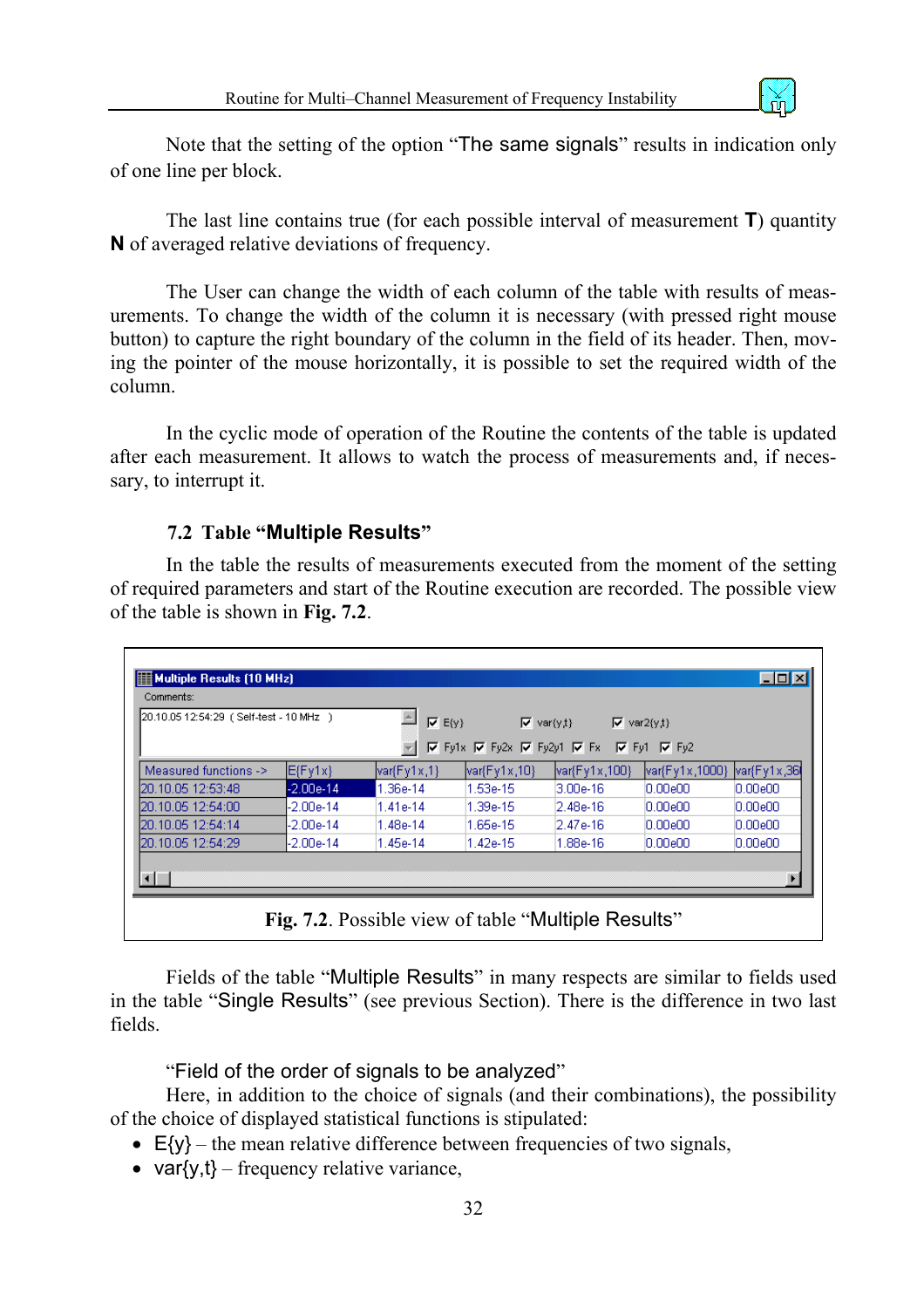

<span id="page-32-0"></span>• var $2\{y,t\}$  – two-sample frequency relative variance (Allan variance).

"Table with results of measurements"

The field displaying results of measurements may contain not more 2000 lines. If the table is filled, the replacement of the oldest data by new data occurs.

The User can change the width of each column of the table with results of measurements. To change the width of the column it is necessary (with pressed right mouse button) to capture the right boundary of the column in the field of its header. Then, moving the pointer of the mouse horizontally, it is possible to set the required width of the column.

The first column in the table displays date and time of the executed measurement. Others contain meanings of the calculated functions. The quantity of columns with results for all functions (except function  $E\{y\}$  - relative mean difference between frequencies of two signals) depends on the chosen meaning of the measurement interval **T** of the frequency instability. If  $T > 1$  sec, then the columns are displayed with results for intermediate meanings of the measurement interval. In this case the meanings of **T** are specified as the additional argument of the function, for example, "var{Fx,10}".

#### **7.3 Diagram "Time Samples"**

The sampled difference of phases  $Y_{y1x}$ ,  $Y_{y2x}$ , and  $Y_{y2y1}$ , formed by TIM (see **[Fig.2.2](#page-5-0)**) are displayed on this diagram.

The imaging of the diagram for any signal (from three signals mentioned above) is possible only when the method of three oscillators is used.

The illustration of diagram "Time Samples" is shown in **[Fig. 7.3](#page-33-0)**.

Here the vertical axis shows the magnitudes of sampled (with the accuracy equal approximately 10 nanoseconds) signals:  $Y_{y1x}$  and (or)  $Y_{y2x}$ ,  $Y_{y2y1}$  (see Section 2 **[Comparator VCH–314 operation principles](#page-4-4)** ), and the horizontal axis – the numbers of readouts.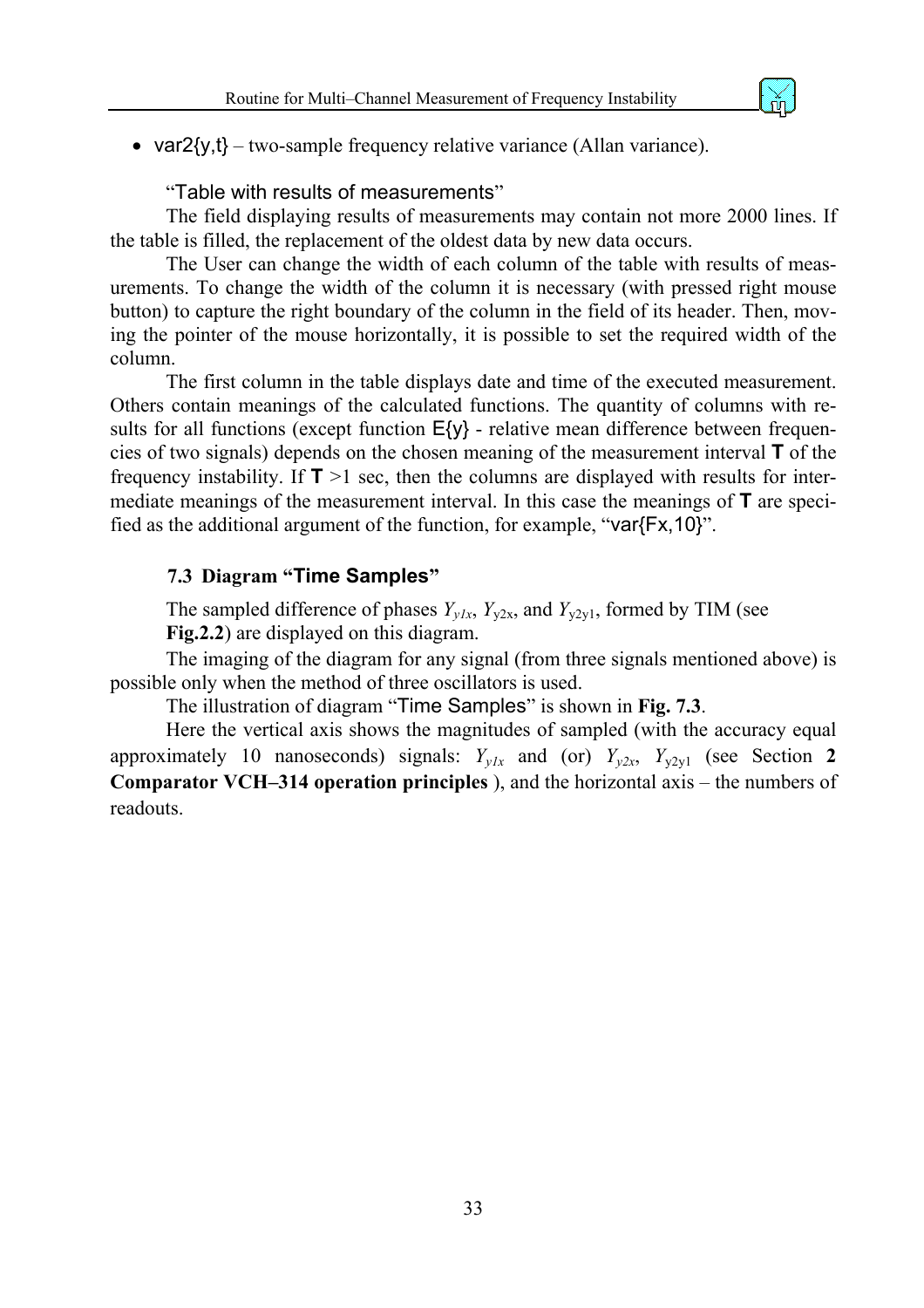

<span id="page-33-0"></span>**Fig. 7.3**. The illustration of diagram "Time Samples"

In the header of the diagram the time of arrival of the first impulse 1Hz is shown. If during the construction of the diagram the Routine has made the decimation of data, the appropriate factor is mentioned as the variable **Kdec**.

The textual field "Comment" is displayed in the window of the diagram. It is possible to print any comments into this field. These comments will be saved while the diagram will be saved into the file (see Section **[6.1.2 "Save" – The recording of results](#page-16-1)  [into file](#page-16-1)**, page **[17\)](#page-16-1)**. By default in the field "Comment" the date and time of executed measurement are shown.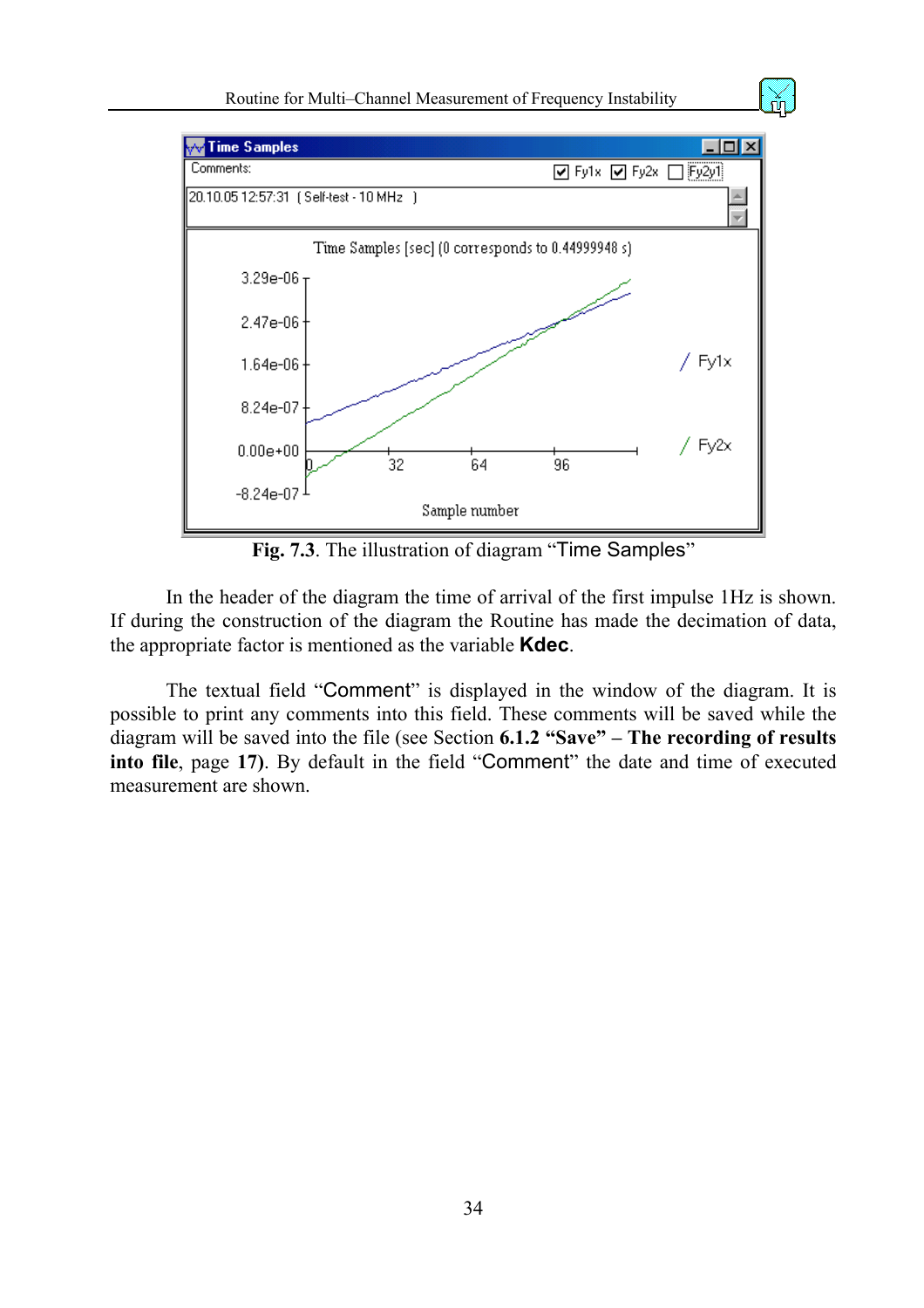

#### **7.4 Diagram "Relative frequency difference"**

<span id="page-34-0"></span>The oscillogram of the relative frequency deviation is displayed on the diagram. Parameter of the diagram is the maximal time of the single measurement of the phase difference **T**. The meaning of parameter **T** is shown in the heading of the diagram (in brackets).

Possible view of diagram "Relative frequency difference" is shown in [Ошибка](#page-16-1)! [Источник](#page-16-1) ссылки не найден..



Fig. 7.4. Possible view of diagram "Relative Frequency Difference"

Here the vertical axis contains the relative frequency deviation, the horizontal axis - current time of the analysis.

The textual field "Comment" exists in the diagram window. It is possible to print any comments into this field. These comments will be saved while the diagram will be saved into the file (see Section **[6.1.2 "Save" – The recording of results into file](#page-16-1)**, page **[17\)](#page-16-1)**.

By default the date and time of executed measurement, and the maximal time of the single measurement are shown in the field "Comment".

#### **7.5 The management by the diagram display**

The management by the display of diagrams "Time Samples" and "Relative Frequency Difference" (the scale change of the vertical axis, statistical processing, and so on) is stipulated in the Routine. To call this function it is necessary to click the right button of the mouse on the diagram field. Depending on the type of the diagram displayed, one of dialogue windows shown in **[Fig. 7.5](#page-16-1)** is opened.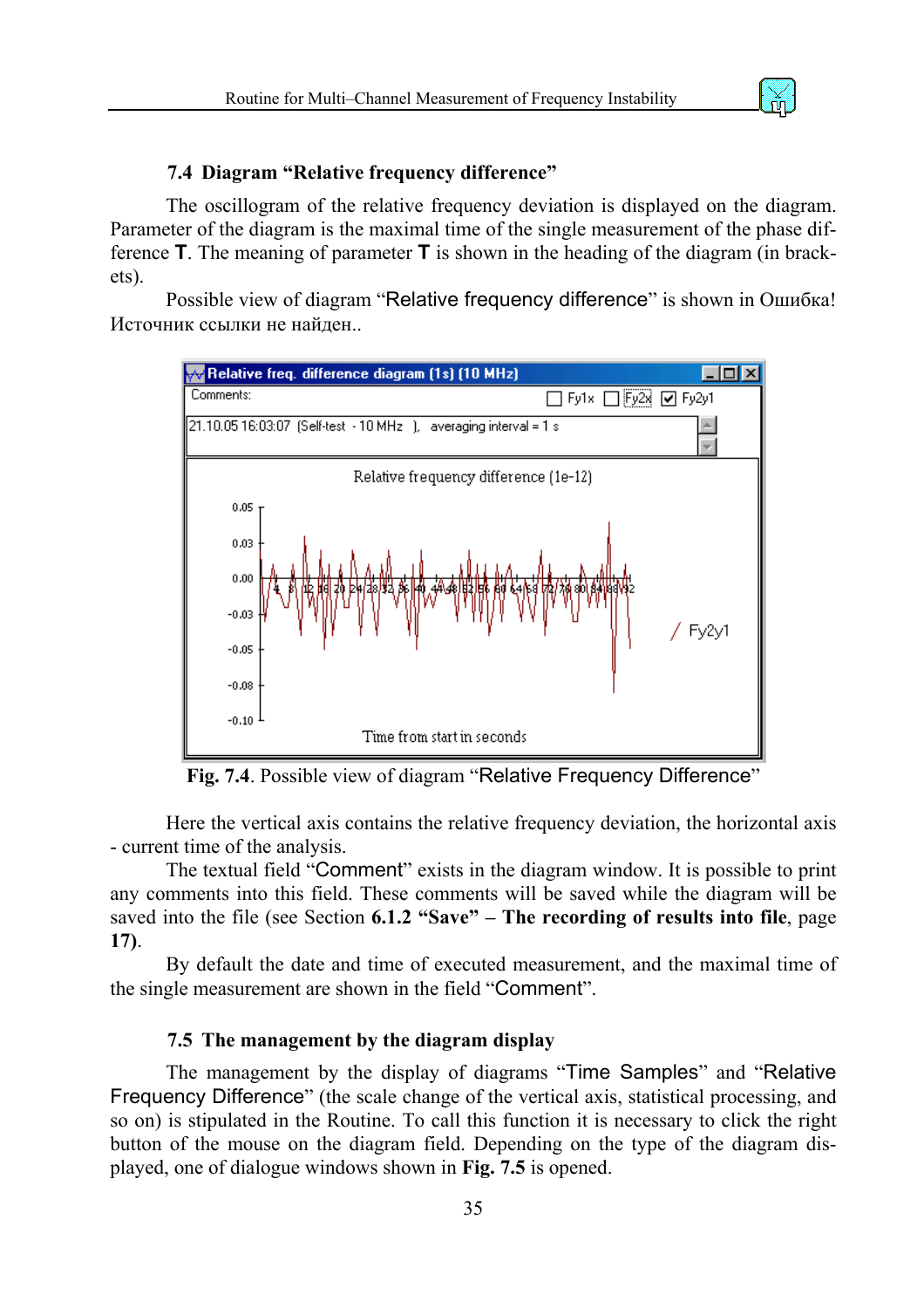

These windows contain the following fields and managing buttons.

- Field "Centered diagram" (only for the diagram "Relative Frequency Difference"). The activation of this field (accompanied by occurrence of the mark "×") yields the centering of displayed diagram.
- Field "Mean". The activation of this field (accompanied by occurrence of the mark "∨") yields the display of the horizontal line appropriate to the average relative frequency deviations.



- Field "Min and Max". The activation of this field (accompanied by occurrence of the mark "∨") yields the drawing of two horizontal lines corresponding to the minimal and maximal meanings of the relative frequency deviations.
- Field "StdDev". The activation of this field (accompanied by occurrence of the mark "∨") yields the displaying on the diagram of two horizontal lines appropriate to the deviation downwards and upwards (relatively to the average) on the root mean square relative frequency deviation.
- Field "Best Fit". The activation of this field (accompanied by occurrence of the mark "∨") yields the displaying on the diagram of the line showing the trend of the relative frequency deviations.
- Field "Grid". The activation of this field (accompanied by occurrence of the mark "∨") yields the displaying of the coordinate grid on the diagram.
- Managing button "More Ymax". The click by the mouse on this button results in expansion of the range of meanings displayed on the vertical axis, and, thus, to reduction of the diagram scope.
- Managing button "Less Ymax". Its assignment is controversial to the assignment of the previous button.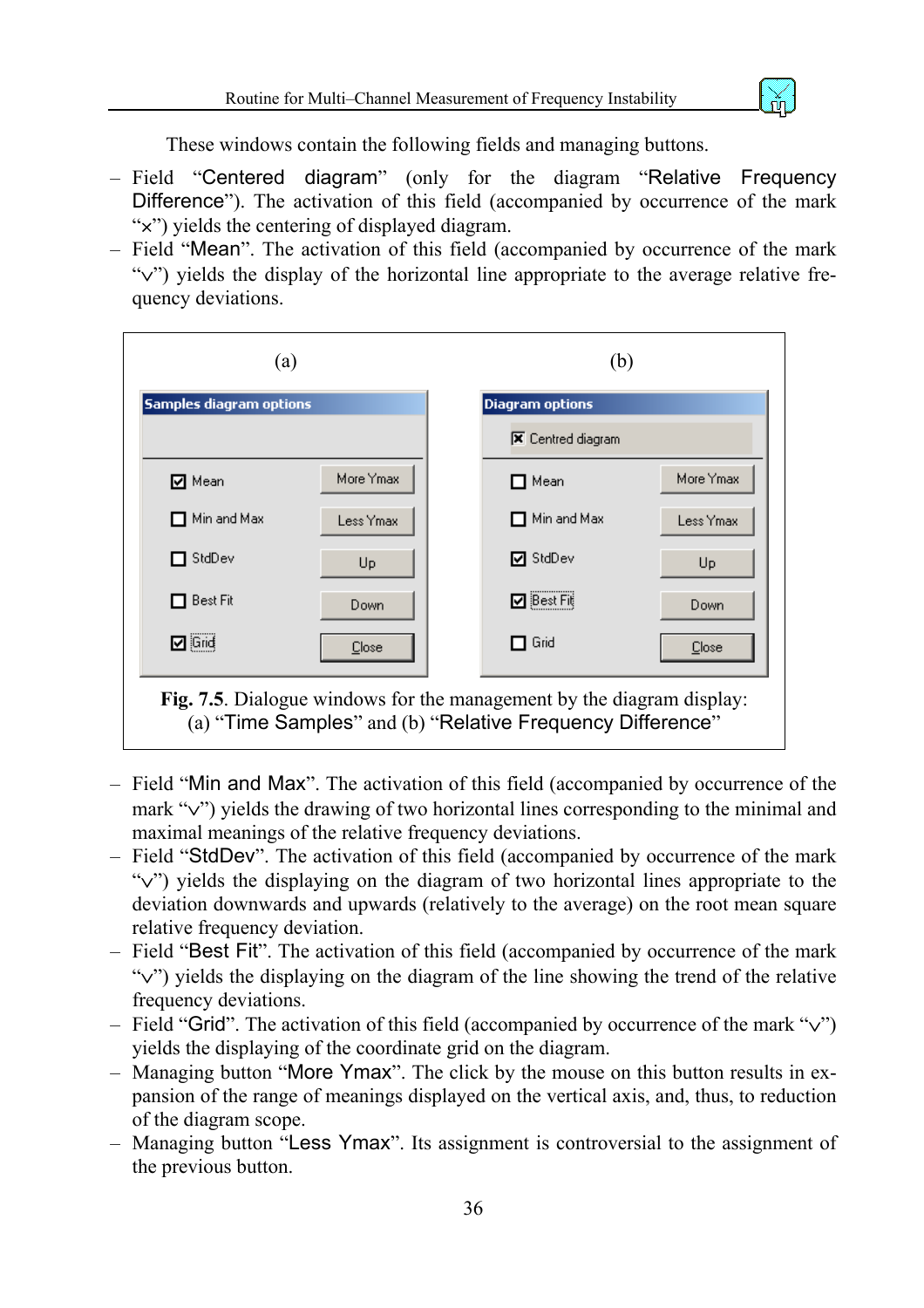

- <span id="page-36-0"></span>– Managing button "Up". The click by the mouse on this button results in displacement of the diagram upwards.
- Managing button "Down". The click by the mouse on this button results in displacement of the diagram downwards.
- Managing button "Close" provides the closing of the dialogue window.

#### **7.6 Diagrams "Variance versus time"**

According to the preliminary settings, the displaying of one of the below listed diagrams is carried out:

- var $\{y,t\}$  root mean square frequency deviation,
- var $2\{y,t\}$  two-sample root mean square frequency deviation (Allan variance).

The set of analyzed signals is determined by the selected method of the measurement (two, or three oscillators). In the case of the analysis of two input signals the diagrams for the difference frequency ("Fy1−Fx", or "Fy2−Fx") are available only.

These diagrams are calculated only for the maximal time of the measurement **T** >1, that is for **T** = 10, 100, 1000, 3600, 10000 .... The calculations are carried out not only for the given meaning  $\mathbf{T}$ , but also for intermediate meanings. For example, if  $\mathbf{T} =$ 100 then the calculation and displaying of the chosen functions for **T** = 1, 2, 5, 10, 20, 50, 100 with linear interpolation of functions between the calculated points is executed.

The windows of all diagrams have the identical structure. They contain the following fields.

- "Heading". The managing buttons typical for the standard Windows application are placed here, the type of the diagram is displayed as well.
- "Comment". The date and time of the executed measurement are displayed in this field by default. Any comments may be entered into this field, these are recorded while the diagram is saved as the file (see Section **[6.1.2 "Save" – The recording of results](#page-16-1)  [into file](#page-16-1)**, page **[17\)](#page-16-1)**.
- The set of fields for the order of combinations of signals to be analyzed is placed between fields "Heading" and "Comment".
- "Field for the chart". The charts of the chosen function in double logarithmic scale are displayed here. The set of displayed charts is set by activation of appropriate fields of the order of combinations of analyzed signals.

As an example, the possible view of the diagram var2{*y*,*t*} is given in [Ошибка](#page-25-1)! [Источник](#page-25-1) ссылки не найден..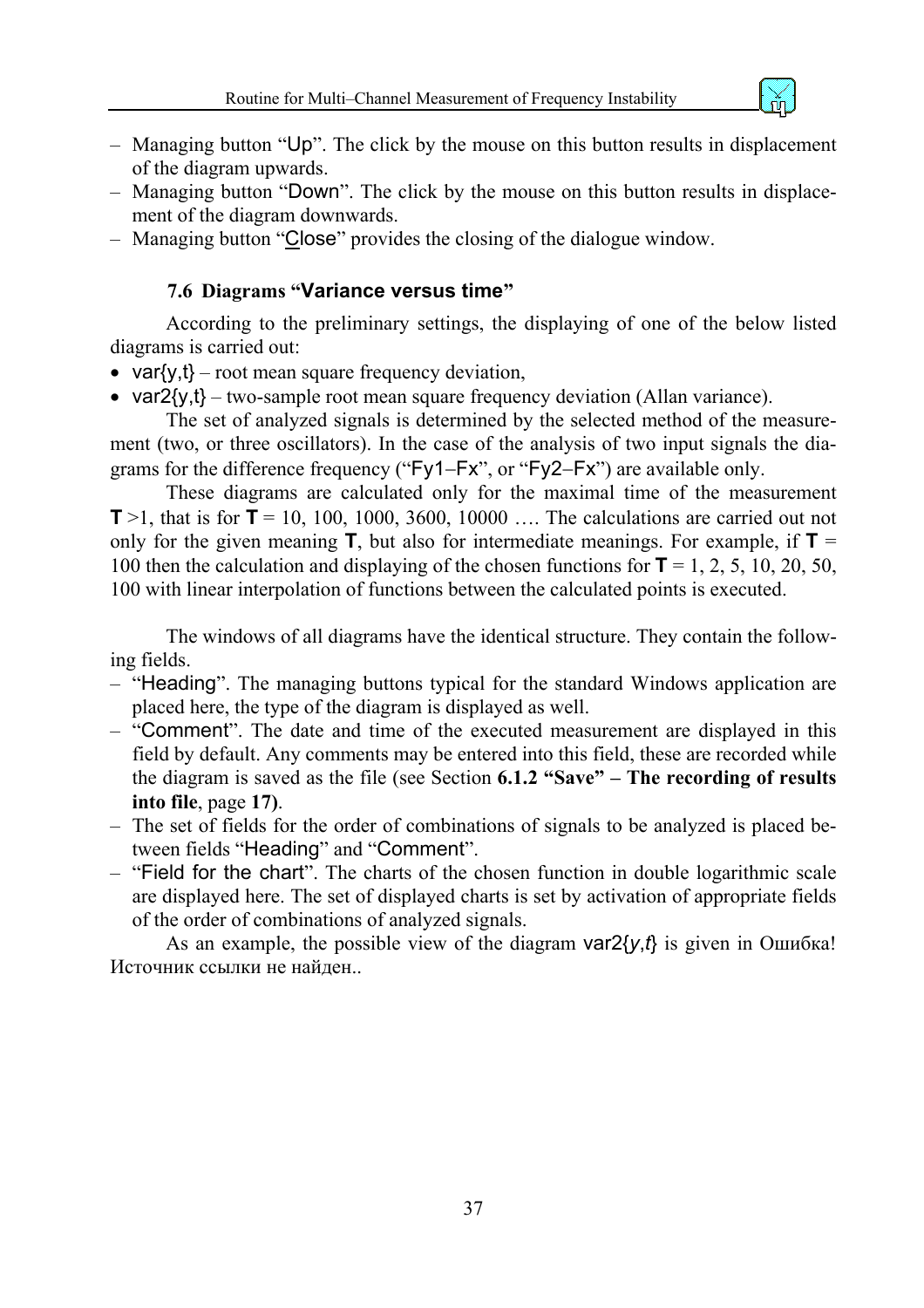<span id="page-37-0"></span>

**Fig. 7.6**. The possible view of the diagram "var{*y*,*t*}"

#### **7.7 Diagram "Spectrum"**

The call of the diagram is carried out through the item "Spectrum" from Menu "Diagrams" (see Section **[6.4.3 Items "VarianceVs](#page-25-1) Time", "Spectrum"**, on page **[26](#page-25-1)**), or by the button  $\geq$  on the panel of management and indication tools (line 3 in **[Fig. 6.1](#page-13-1)**, page **[14](#page-13-1)**).

The possible view of the diagram is represented in **[Fig. 7.7](#page-38-0)**.

The window of the diagram "Spectrum" has the same structure, as for previous diagrams.

The power spectral density of the relative frequency deviations in semilogarithmic scale is displayed in this field. The set of displayed spectra is set by activation of appropriate fields of the order of combinations of analyzed signals. The horizontal (linear) axis shows the analyzing frequency *F*. This frequency has the dimension [milliHz].